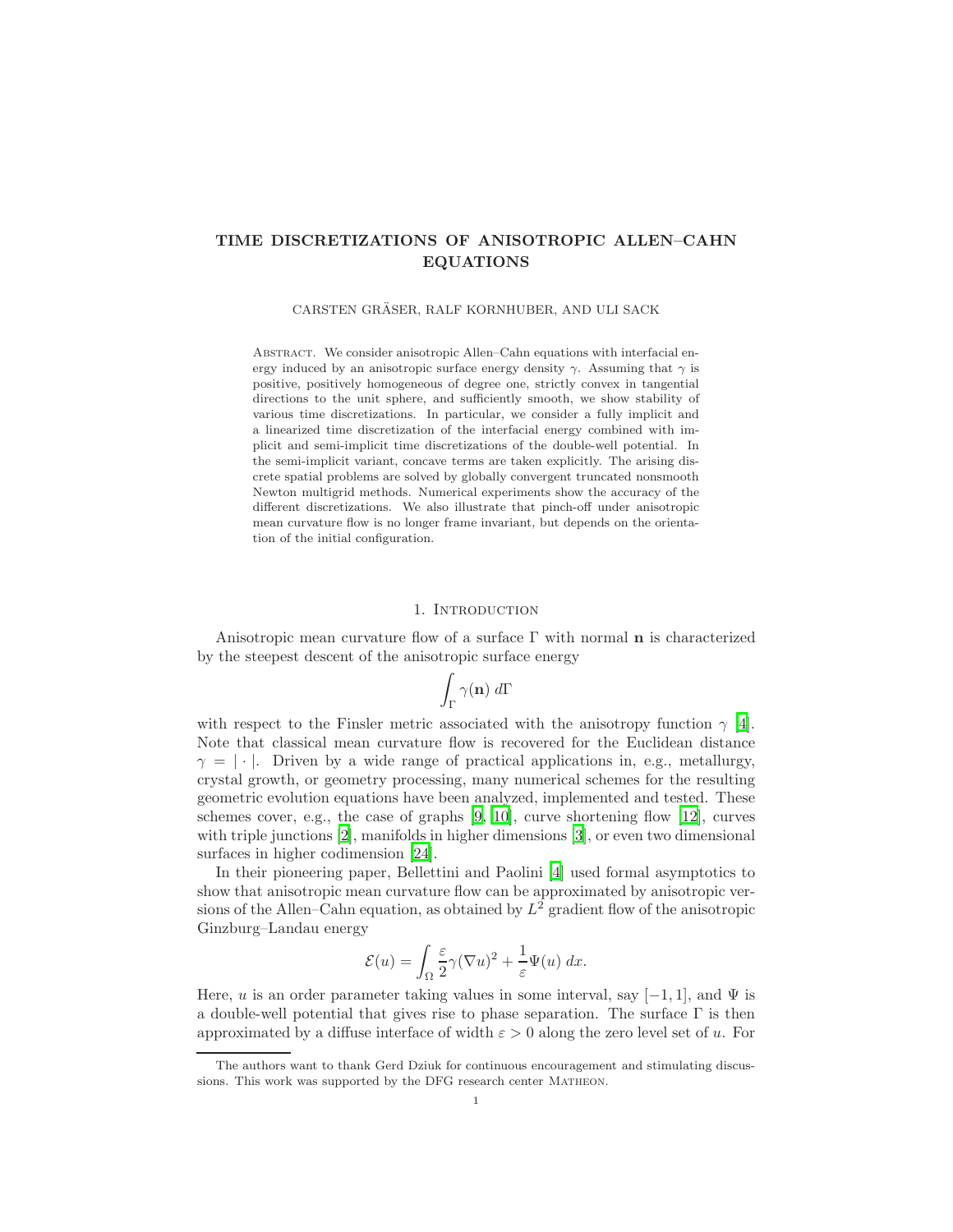existence, uniqueness, and rigorous convergence proofs, we refer, e.g., to [\[1,](#page-14-0) [14,](#page-15-6) [15\]](#page-15-7) and the literature cited therein.

While the analysis of anisotropic Allen–Cahn equations has reached a certain degree of maturity, anisotropic phase-field computations still seem to be in their infancy. For example, in spite of the parabolic nature of Allen–Cahn equations, fully explicit schemes are frequently used to avoid strongly nonlinear spatial problems to be solved in each time step [\[5,](#page-15-8) [6](#page-15-9), [17,](#page-15-10) [23\]](#page-15-11). Deckelnick et al. [\[11](#page-15-12)] suggested a semi-implicit variant where the gradient term is taken implicitly, but no numerical computations or comparisons are included.

In this paper, we analyze, implement, and compare two implicit time discretization schemes. In the nonlinear time discretization the anisotropic gradient terms are taken fully implicitly, while in the linearized version they are replaced by an isotropic bilinear form weighted by a certain positive factor  $\lambda$ . Further variants are obtained by discretizing the double-well potential  $\psi$  either fully implicitly or semiimplicitly. Here, semi-implicit discretization means that only the convex part of  $\psi$ is taken implicitly and the concave part is not. Imposing suitable conditions on the anisotropy  $\gamma$ , we prove stability of all variants. It turns out that stability involving a fully implicit discretization of  $\psi$  only holds on suitable time step constraints while semi-implicit versions are unconditionally stable.

On one hand the nonlinear semi-implicit scheme is unconditionally stable and involves no further parameters, while stability of the linearized version requires a careful selection of the weighting factor  $\lambda$ . On the other hand both the nonlinear and the linearized schemes require the solution of large-scale, (possibly nonsmooth) nonlinear algebraic systems in each time step. To this end, we use truncated nonsmooth Newton methods (TNNMG) as developed and analyzed in [\[18](#page-15-13), [19,](#page-15-14) [20\]](#page-15-15).

In our numerical experiments, we first compare the accuracy of all time discretization schemes, using a simple 2D model problem with known extinction time. We observe that for a Kobayashi anisotropy the linearized time discretization is comparable with the nonlinear version, if the weighting factor  $\lambda$  is suitably chosen. For a regularized  $\ell^1$ -norm, however, the linearized scheme fails to produce any useful results. It also turns out that, once the stability constraints on the time step are met, fully implicit discretizations of  $\psi$  are typically much more accurate than semi-implicit versions. Comparing the complexity of our time discretizations, it seems that, using our TNNMG solvers, the gain in cpu time by the linearized version is less than expected. It was less than a factor of 3 for the considered model problem. In a final 3D example, we illustrate that occurrence of pinch-off for anisotropic Allen-Cahn flow strongly depends on the orientation of the initial configuration.

#### 2. CONTINUOUS PROBLEM

2.1. Anisotropic Ginzburg–Landau free energy. Let  $\Omega \subset \mathbb{R}^d$ ,  $d = 1, 2, 3$ , be a domain with Lipschitz boundary. We consider the Ginzburg–Landau free energy

<span id="page-1-0"></span>(2.1) 
$$
\mathcal{E}(u) = \int_{\Omega} \frac{\varepsilon}{2} \gamma (\nabla u)^2 + \frac{1}{\varepsilon} \Psi(u) dx
$$

with given interface parameter  $\varepsilon > 0$ , anisotropy function  $\gamma$ , and double-well potential  $\Psi$ . The potential  $\Psi$  takes the form

<span id="page-1-1"></span>(2.2) 
$$
\Psi(u) = \Phi(u) + \frac{1}{2}(1 - u^2)
$$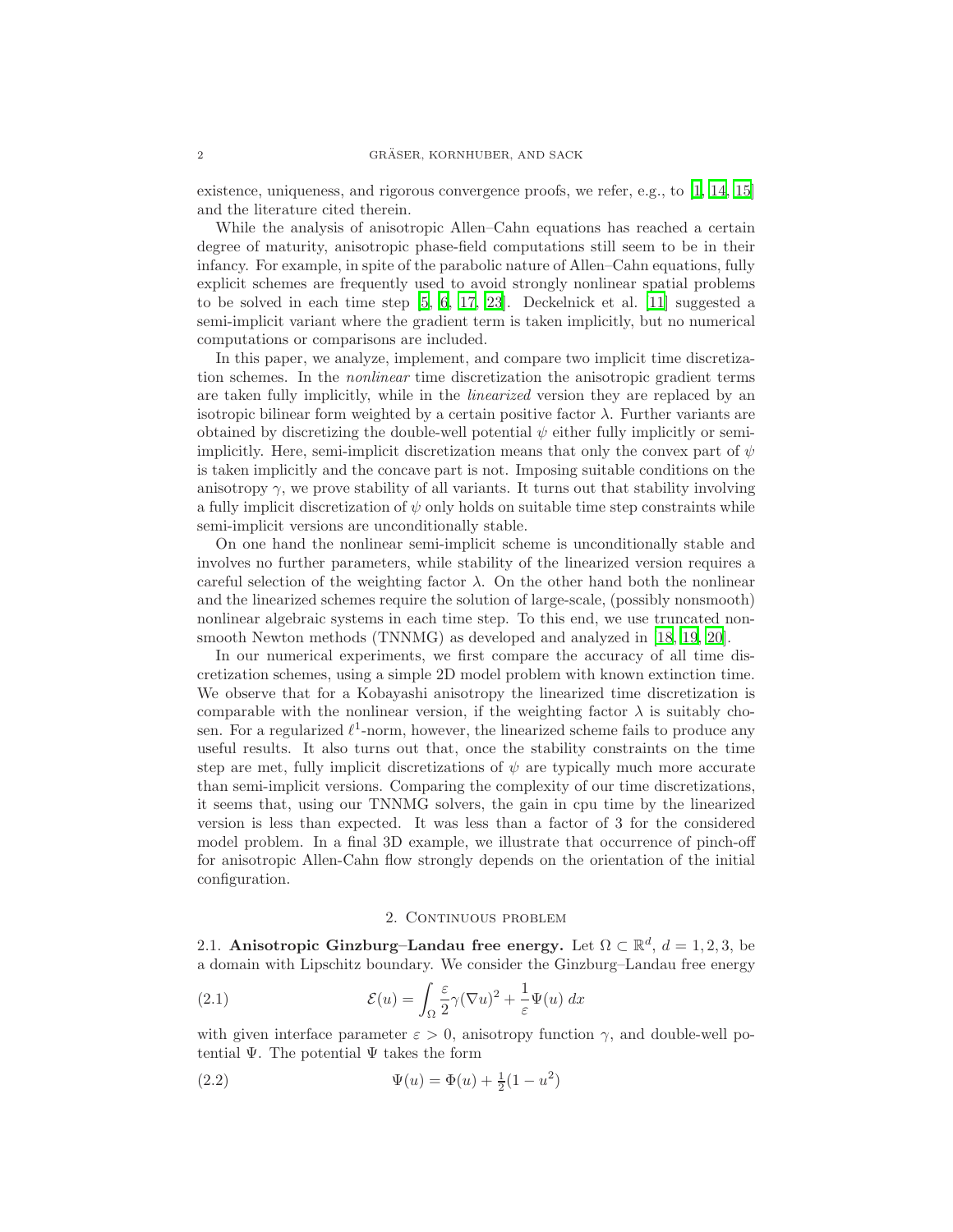with a lower semicontinuous and proper convex function  $\Phi : \mathbb{R} \to \mathbb{R} \cup \{+\infty\}$  such that  $\phi: H^1(\Omega) \to \mathbb{R} \cup \{+\infty\}$  defined by

<span id="page-2-2"></span>(2.3) 
$$
\phi(v) = \int_{\Omega} \Phi(v(x)) dx, \qquad v \in H^1(\Omega),
$$

is lower semicontinuous and proper convex on  $H^1(\Omega)$ . Furthermore  $\Phi$  and thus  $\phi$ is bounded from below by a constant. For simplicity we assume  $\Phi(u) \geq 0$ . The logarithmic potential  $\Phi = \Phi_{\theta}$ ,

<span id="page-2-3"></span>(2.4) 
$$
\Phi_{\theta}(v) = \chi_{[-1,1]}(v) + \frac{\theta}{2} \big( (1+v) \log(1+v) + (1-v) \log(1-v) \big),
$$

and the obstacle potential

<span id="page-2-4"></span>(2.5) 
$$
\Phi_0(v) = \chi_{[-1,1]}(v)
$$

<span id="page-2-1"></span>are typical examples. Here  $\chi_{[-1,1]}$  denotes the characteristic function of  $[-1,1]$  and  $\theta \in [0, 1)$  is the normalized temperature. For a proof of the lower semicontinuity of the logarithmic potential we refer to [\[19\]](#page-15-14). Regarding the anisotropy function  $\gamma:\mathbb{R}^d\to\mathbb{R}$  we make the following assumptions.

(A1) The function  $\gamma : \mathbb{R}^d \to \mathbb{R}$  is continuous on  $\mathbb{R}^d$ , twice continuously differentiable on  $\mathbb{R}^d \setminus \{0\}$ , positively homogeneous of degree one, i.e.

$$
\gamma(\alpha x) = \alpha \gamma(x) \qquad \forall \alpha > 0, \ x \in \mathbb{R}^d \setminus \{0\},
$$

and satisfies  $\gamma(x) > 0$  for  $x \in \mathbb{R}^d \setminus \{0\}.$ 

<span id="page-2-0"></span>(A2) There exists a constant  $\gamma_0 > 0$ , such that

$$
\langle \gamma''(x)y, y \rangle \ge \gamma_0 |y|^2 \quad \forall y, x \in \mathbb{R}^d \text{ with } \langle y, x \rangle = 0 \text{ and } |x| = 1.
$$

Here and in the following  $\langle \cdot, \cdot \rangle$  denotes the Euclidean scalar product  $\langle x, y \rangle =$  $\sum_{j=1}^{d} x_j y_j$  in  $\mathbb{R}^d$  with associated norm  $|\cdot|$ , and we use the notation

$$
\gamma'(x)_j = \frac{\partial \gamma}{\partial x_j}(x), \qquad \gamma''(x)_{ij} = \frac{\partial^2 \gamma}{\partial x_i \partial x_j}(x), \qquad i, j = 1, \dots, d,
$$

for the gradient and the Hessian matrix of  $\gamma$ . We note some immediate consequences.

**Lemma 2.1.** For  $x \in \mathbb{R}^d \setminus \{0\}$  and  $\alpha > 0$  there holds

$$
\gamma'(\alpha x) = \gamma'(x), \qquad \gamma''(\alpha x) = \frac{1}{\alpha} \gamma''(x), \langle \gamma'(x), x \rangle = \gamma(x), \qquad \gamma''(x) \ x = 0.
$$

Together with [\(A2\)](#page-2-0) this implies

$$
\langle \gamma''(x)y, y \rangle \ge 0 \qquad \forall y \in \mathbb{R}^d, x \in \mathbb{R}^d \setminus \{0\}
$$

and thus convexity of  $\gamma$ . For the stability estimates we will not need these properties directly but their implications for  $\gamma^2$ .

**Lemma 2.2.** The functional  $\gamma^2 : \mathbb{R}^d \to \mathbb{R}$  is continuously differentiable on  $\mathbb{R}^d$  and twice continuously differentiable on  $\mathbb{R}^d \setminus \{0\}$ .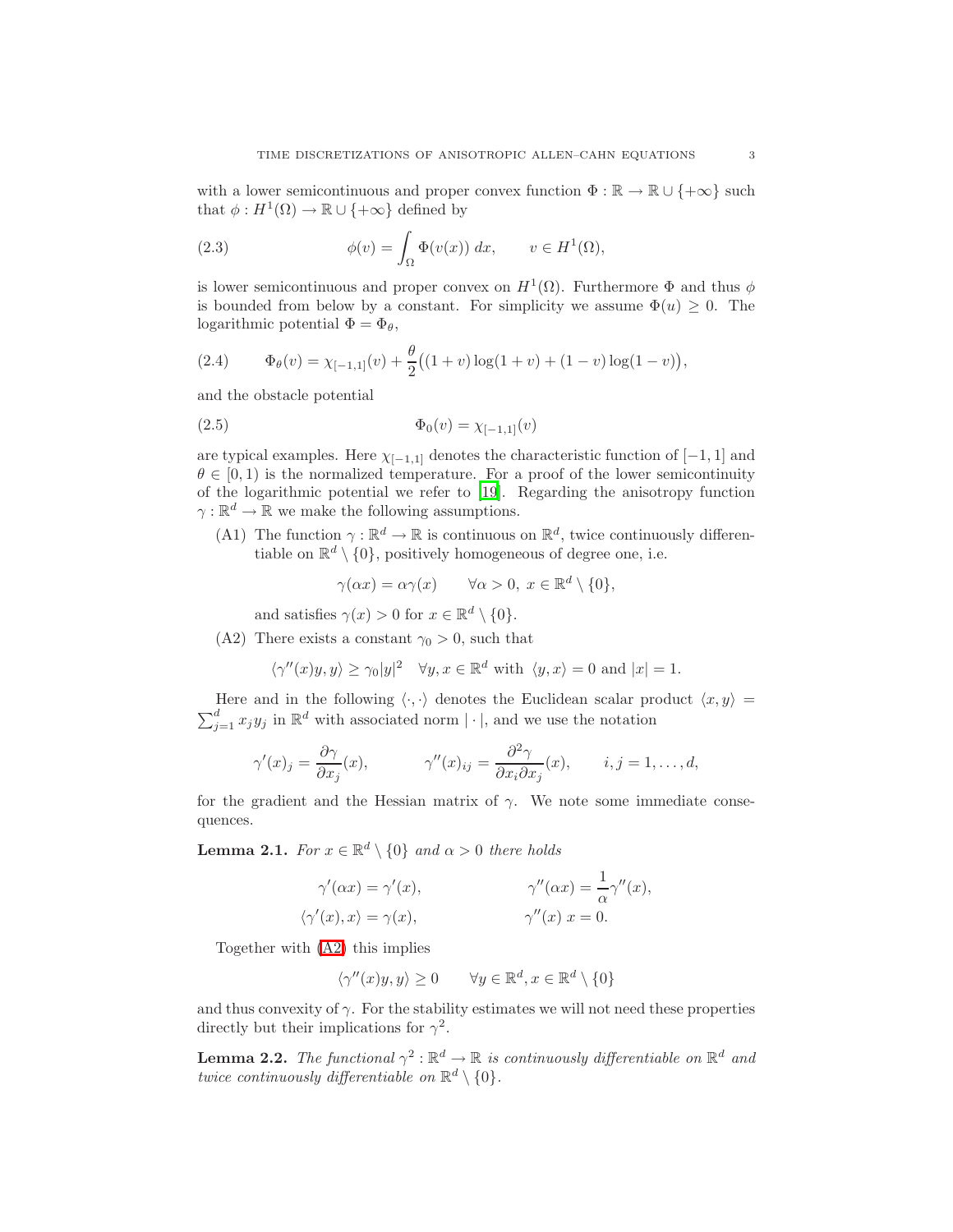*Proof.* By the differentiability assumption on  $\gamma$  and the chain rule,  $\gamma^2$  is twice continuously differentiable on  $\mathbb{R}^d \setminus \{0\}$ . By

$$
\frac{\gamma^2(hx) - \gamma^2(0)}{h} = h\gamma^2(x) \xrightarrow[h \searrow 0]{} 0 \qquad \forall x \in \mathbb{R}^d \setminus \{0\}
$$

<span id="page-3-0"></span>we get  $(\gamma^2)'(0) = 0$  while continuity of  $(\gamma^2)'$  in 0 follows from  $|(\gamma^2)'(x)| \le C|x|$  with suitable  $C > 0$ .

**Lemma 2.3.** The Hessian  $(\gamma^2)''(x)$  of  $\gamma^2$  is positive definite for  $x \in \mathbb{R}^d \setminus \{0\}$ .

*Proof.* For  $x \neq 0$  the Hessian  $(\gamma^2)''$  of  $\gamma^2$  is given by

$$
(\gamma^2)''(x) = 2\gamma'(x)^T \gamma'(x) + 2\gamma(x)\gamma''(x).
$$

Now let  $y \neq 0$  with  $y = \alpha x + x^{\perp}$  for some  $\alpha \in \mathbb{R}$  and  $\langle x, x^{\perp} \rangle = 0$ . If  $x^{\perp} = 0$  we have

$$
\langle (\gamma^2)''(x)y, y \rangle = 2\alpha^2 |\langle \gamma'(x), x \rangle|^2 + 2\alpha^2 \gamma(x) \langle \gamma''(x)x, x \rangle = 2\alpha^2 \gamma(x)^2 > 0.
$$

Otherwise we have

$$
\left\langle (\gamma^2)''(x)y, y \right\rangle = 2|\left\langle \gamma'(x), y \right\rangle|^2 + 2\gamma(x)\left\langle \gamma''(x)x^\perp, x^\perp \right\rangle \geq 2\gamma_0\gamma(x)|x^\perp|^2 > 0.
$$

Hence  $(\gamma^2)''(x)$  is symmetric and positive definite for all  $x \neq 0$ .

$$
\Box
$$

It was shown in [\[16](#page-15-16), Remark 1.7.5] that positive definiteness of  $(\gamma^2)''$  is even equivalent to Assumption [\(A2\)](#page-2-0) provided that  $\gamma$  satisfies Assumption [\(A1\)](#page-2-1).

As an immediate consequence of Lemma [2.3,](#page-3-0) the Hessian of  $\gamma^2$  induces a uniformly equivalent norm on  $\mathbb{R}^d$ .

**Lemma 2.4.** There are constants  $\mu$ ,  $L > 0$  such that the Hessian of  $\gamma^2$  satisfies  $|\mu|y|^2 \le \langle (\gamma^2)''(x)y, y \rangle \le L|y|^2 \quad \forall x \in \mathbb{R}^d \setminus \{0\}, y \in \mathbb{R}^d.$ 

*Proof.* Using the continuity of  $(x, y) \mapsto \langle (\gamma^2)''(x)y, y \rangle \in \mathbb{R}$  on the compact set  $S^{d-1} \times S^{d-1}$  we find that the constants

<span id="page-3-2"></span>(2.6) 
$$
L = \sup_{x,y \in S^{d-1}} \langle (\gamma^2)''(x)y, y \rangle, \qquad \mu = \inf_{x,y \in S^{d-1}} \langle (\gamma^2)''(x)y, y \rangle > 0
$$

provide the assertion.  $\Box$ 

<span id="page-3-1"></span>**Lemma 2.5.** The gradient  $(\gamma^2)' : \mathbb{R}^d \to \mathbb{R}^d$  is Lipschitz continuous with Lipschitz constant L.

*Proof.* Let  $x, y \in \mathbb{R}^d$ . If 0 is not contained in the line segment  $[x, y] = \text{co}\{x, y\}$  then  $\gamma^2$  is twice continuously differentiable on  $[x, y]$  and we can use the fundamental theorem of calculus and boundedness of the Hessian from above to obtain

$$
|(\gamma^2)'(x) - (\gamma^2)'(y)| \le L|x - y|.
$$

Utilizing this estimate on the line segment  $[\delta x, y]$  for  $\delta > 0$  and the continuity of  $(\gamma^2)'$  we let  $\delta \to 0$  to establish Lipschitz continuity on  $[0, y]$ . If  $0 \in [x, y]$  we have  $y = \alpha x$  for some  $\alpha \leq 0$  and thus

$$
|(\gamma^2)'(y) - (\gamma^2)'(x)| \le |(\gamma^2)'(y) - (\gamma^2)'(0) + (\gamma^2)'(0) - (\gamma^2)'(x)|
$$
  

$$
\le L(|y - 0| + |0 - x|) = L|y - x|
$$

by  $|x| + |y| = (1 - \alpha)|x| = |x - y|$ .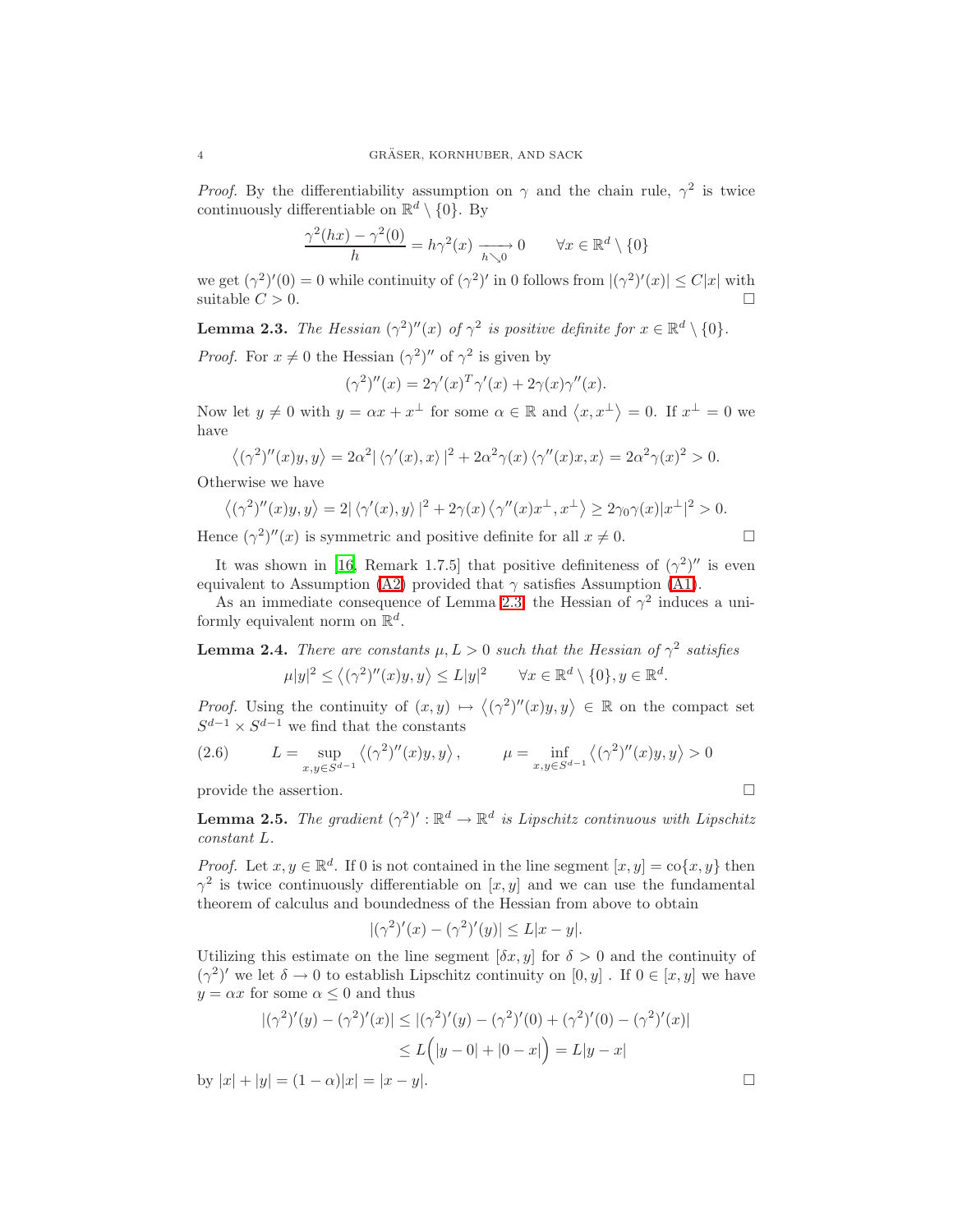Note that we had to take special care about the case  $0 \in [x, y]$  since  $(\gamma^2)'$  is not differentiable in 0 and we do not know a priori if the fundamental theorem of calculus can be applied in this case.

**Lemma 2.6.** The gradient  $(\gamma^2)' : \mathbb{R}^d \to \mathbb{R}^d$  is strongly monotone. More precisely we have

$$
\langle (\gamma^2)'(y) - (\gamma^2)'(x), y - x \rangle \ge \mu |y - x|^2 \qquad \forall x, y \in \mathbb{R}^d.
$$

*Proof.* Let  $x, y \in \mathbb{R}^d$ . If 0 is not contained in the line segment  $[x, y]$  we can again use the fundamental theorem of calculus and boundedness of the Hessian from below to obtain

$$
\langle (\gamma^2)'(y) - (\gamma^2)'(x), y - x \rangle \ge \mu |y - x|^2.
$$

Again, a continuity argument can be used to extend estimate to the case  $x = 0$  or  $y = 0$ . If  $0 \in [x, y]$  we have  $y = \alpha x$  for some  $\alpha \leq 0$  and thus

$$
\begin{aligned}\n\left\langle (\gamma^2)'(y) - (\gamma^2)'(x), y - x \right\rangle \\
&= \left\langle (\gamma^2)'(y) - (\gamma^2)'(0) + (\gamma^2)'(0) - (\gamma^2)'(x), y - x \right\rangle \\
&= \frac{\alpha - 1}{\alpha} \left\langle (\gamma^2)'(y) - (\gamma^2)'(0), y - 0 \right\rangle + (1 - \alpha) \left\langle (\gamma^2)'(0) - (\gamma^2)'(x), 0 - x \right\rangle \\
&\ge \mu \left( \frac{\alpha - 1}{\alpha} |y|^2 + (1 - \alpha) |x|^2 \right) = \mu \left( |y - x| |y| + |y - x| |x| \right) = \mu |y - x|^2.\n\end{aligned}
$$

Here we used similar techniques as in Lemma [2.5](#page-3-1) to deal with the case  $0 \in [x, y]$ . As an alternative we could have also applied the fundamental theorem of calculus directly, because it is already clear that  $(\gamma^2)'$  is Lipschitz continuous and thus absolutely continuous.

As a direct consequence we get the strong convexity of  $\gamma^2$ .

**Corollary 2.1.** The functional  $\gamma^2 : \mathbb{R}^d \to \mathbb{R}$  is strongly convex. More precisely we have

$$
\gamma^2(x)-\gamma^2(y)\geq \Big\langle(\gamma^2)'(y),x-y\Big\rangle+\frac{\mu}{2}|x-y|^2\qquad \forall x,y\in \mathbb{R}^d.
$$

Strong convexity and Lipschitz continuity of the derivative of  $\gamma^2$  are both directly inherited by the smooth part  $\mathcal{J}_0: H^1(\Omega) \to \mathbb{R}$  of the Ginzburg–Landau free energy given by

<span id="page-4-1"></span>(2.7) 
$$
\mathcal{J}_0(u) := \frac{\varepsilon}{2} \int_{\Omega} \gamma^2(\nabla u) \, dx.
$$

The derivative  $\nabla \mathcal{J}_0(u) \in H^1(\Omega)'$  at  $u \in H^1(\Omega)$  reads (see, e.g., [\[19](#page-15-14)])

$$
\langle \nabla \mathcal{J}_0(u), v \rangle = \frac{\varepsilon}{2} \int_{\Omega} \langle (\gamma^2)'(\nabla u), \nabla v \rangle \, dx = \varepsilon(\gamma(\nabla u) \gamma'(\nabla u), \nabla v).
$$

<span id="page-4-0"></span>Here and in the following, the brackets  $\langle \cdot, \cdot \rangle$  are also used for he dual pairing of  $H^1(\Omega)$  and  $H^1(\Omega)'$  while  $(\cdot, \cdot)$  stands for the usual scalar product in  $L^2(\Omega)$  generating the  $L^2$ -norm  $\|\cdot\|_0$ .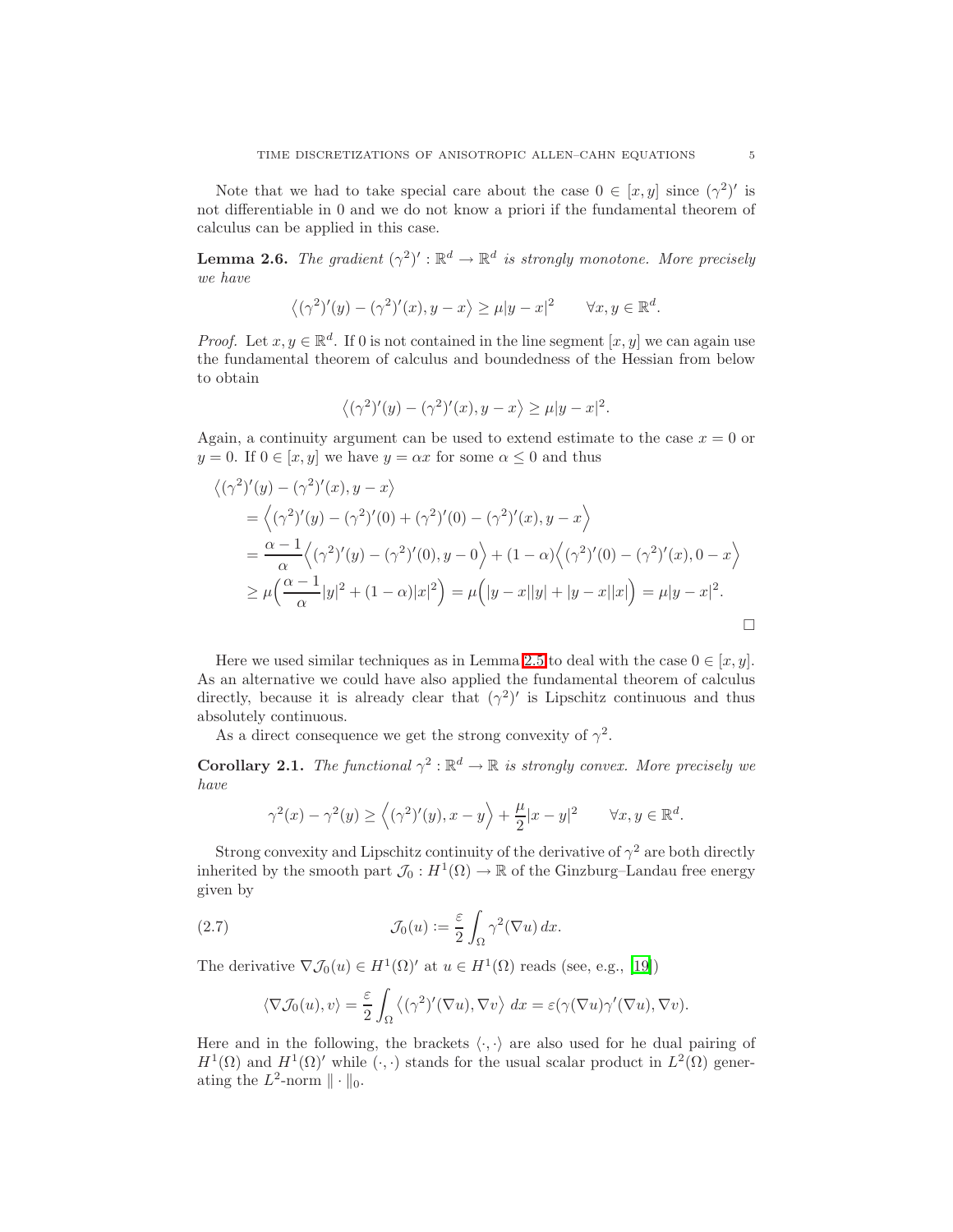**Corollary 2.2.** The functional  $\mathcal{J}_0: H^1(\Omega) \to \mathbb{R}$  is strongly convex with respect to the semi-norm  $\|\nabla \cdot \|_0$ , i.e.,

$$
\mathcal{J}_0(u) - \mathcal{J}_0(v) \ge \langle \nabla \mathcal{J}_0(v), u - v \rangle + \frac{\varepsilon \mu}{4} || \nabla u - \nabla v ||_0^2 \qquad \forall u, v \in H^1(\Omega).
$$

<span id="page-5-1"></span>**Corollary 2.3.** The gradient of the functional  $\mathcal{J}_0 : H^1(\Omega) \to \mathbb{R}$  is Lipschitz continuous with respect to the semi-norm induced by the semi-norm  $\|\nabla \cdot \|_0$ , i.e.,

$$
\sup_{\substack{w \in H^1(\Omega) \\ ||\nabla w||_0 = 1}} |\langle \nabla \mathcal{J}_0(u) - \nabla \mathcal{J}_0(v), w \rangle| \le \frac{\varepsilon L}{2} ||\nabla u - \nabla v||_0 \quad \forall u, v \in H^1(\Omega).
$$

Due to homogeneity, anisotropy functions are characterized by their Frank diagram  $F_{\gamma} = \{x \in \mathbb{R}^d \mid \gamma(x) \leq 1\}$ . While  $F_{\gamma}$  illustrates deviations from the isotropic case in the energy, the Wulff shape  $W_{\gamma} = \{x \in \mathbb{R}^d \mid \gamma^*(x) \leq 1\}$  involving the polar functional  $\gamma^*(y) = \sup_{x \in \mathbb{R}^d \setminus \{0\}} \langle x, y \rangle / \gamma(x)$  gives the energetically favored phase shape (Wulff's Theorem)  $[8, 25]$  $[8, 25]$ . We refer to  $[4, 11, 24]$  $[4, 11, 24]$  $[4, 11, 24]$  for further information and conclude this section by two examples of anisotropy functions  $\gamma$  satisfying our assumptions [\(A1\)](#page-2-1) and [\(A2\)](#page-2-0).

<span id="page-5-2"></span>Example 2.1 (Kobayashi). In his pioneering paper Kobayashi [\[22](#page-15-18)] introduces the anisotropy

(2.8) 
$$
\gamma_{k,\bar{a}} : \mathbb{R}^2 \to \mathbb{R}, \qquad \gamma_{k,\bar{a}}(x) = \begin{cases} (1 + \bar{a}\cos(k\beta(x))) |x|, & x \neq 0 \\ 0, & x = 0 \end{cases}
$$

where  $k \in \mathbb{N}, \bar{a} > 0$  and  $\beta(x) \in [0, 2\pi]$  is the angle between x and the (positive) horizontal axis. Assumption [\(A1\)](#page-2-1) is obviously satisfied. Moreover,  $(\gamma_{k,\bar{a}}^2)''$  is positive definite for  $\bar{a} < \bar{a}_c := \frac{1}{k^2-1}$  (see [\[7\]](#page-15-19)) so that [\(A2\)](#page-2-0) again follows from [\[16](#page-15-16), Remark 1.7.5]. Figure [2.1](#page-5-0) illustrates the Frank diagram and the Wulff shape of  $\gamma_{3,0.124}$ .

<span id="page-5-3"></span>**Example 2.2** (Regularized  $\ell^1$ -norm). Another example is a smooth approximation of the  $\ell^1$ -norm given by

<span id="page-5-0"></span>(2.9) 
$$
\gamma_{\mathbb{E}}(x) = \sum_{i} \sqrt{x_i^2 + \mathbb{E}|x|^2}
$$

for  $E > 0$ . Verification of [\(A1\)](#page-2-1) and [\(A2\)](#page-2-0) is straightforward. Figure [2.1](#page-5-0) illustrates the Frank diagram and the Wulff shape of  $\gamma_E$  for  $E = 10^{-3}$ .



Figure 2.1. Frank diagram (thick dashed), Wulff shape (thick) and Euclidean 1-sphere (thin dashed) for  $\gamma_{k,\bar{a}}$  with  $k = 3, \bar{a} =$ 0.124 (left) and  $\gamma_{\rm E}$  with  $\dot{\rm E} = 10^{-3}$  (right)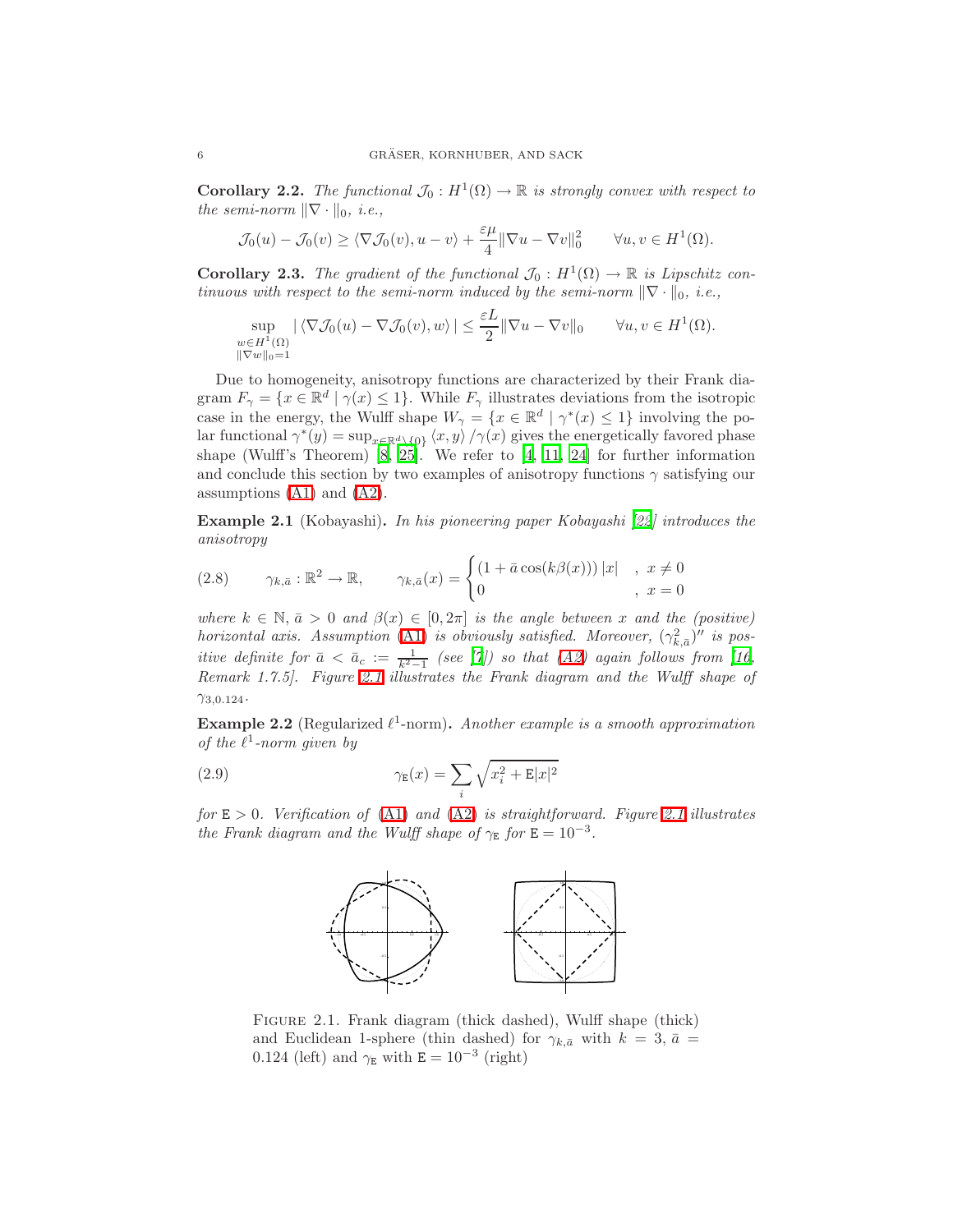### 2.2. Anisotropic Allen–Cahn equation. Denoting

<span id="page-6-2"></span>
$$
(2.10) \mathcal{E}(u) = \mathcal{J}_0(u) + \frac{1}{\varepsilon} \psi(u), \qquad \psi(u) = \int_{\Omega} \Psi(u(x)) \, dx = \phi(u) + \frac{1}{2} \left( |\Omega| - \|u\|_0^2 \right),
$$

according to [\(2.1\)](#page-1-0), [\(2.2\)](#page-1-1), and [\(2.3\)](#page-2-2), the anisotropic Allen–Cahn equation

<span id="page-6-0"></span>
$$
(2.11) \qquad \varepsilon(u_t, v - u) + \langle \nabla \mathcal{J}_0(u), v - u \rangle + \frac{1}{\varepsilon} \big( \phi(v) - \phi(u) \big) - \frac{1}{\varepsilon}(u, v - u) \ge 0
$$

is obtained as  $L^2$ -gradient flow of the scaled Ginzburg–Landau free energy  $\mathcal{E}/\varepsilon$ . For the logarithmic potential  $(2.4)$ , the variational inequality  $(2.11)$  can be rewritten as a semilinear parabolic differential equation which degenerates to a differential inclusion for the obstacle potential as  $\theta \to 0$ . Of course, [\(2.11\)](#page-6-0) has to be completed by an initial condition  $u^0 \in L^{\infty}(\Omega)$  with  $|u^0(x)| < 1$  almost everywhere. In the case of a smooth function  $\Phi$ , existence and uniqueness of a weak solution  $u \in$  $L^2(0,T;H^1(\Omega)) \cap L^\infty(\Omega \times (0,T))$  is stated by Alfaro et al. [\[1\]](#page-14-0).

### 3. Nonlinear time discretization

<span id="page-6-6"></span><span id="page-6-5"></span>3.1. Fully implicit nonlinear Euler method. Let  $T > 0$  and let  $\tau = T/M$  with fixed  $M \in \mathbb{N}$  be a uniform time step. Starting from the given initial condition  $u^0$ , we determine approximations  $u^m \in H^1(\Omega)$  at  $t_m = m\tau$ ,  $m = 1, \ldots, M$ , from the spatial problems

<span id="page-6-1"></span>(3.1) 
$$
u^m \in H^1(\Omega)
$$
:  $\frac{\varepsilon}{\tau}(u^m - u^{m-1}, v - u^m) + \langle \nabla \mathcal{J}_0(u^m), v - u^m \rangle$   
  $+ \frac{1}{\varepsilon} (\phi(v) - \phi(u^m)) - \frac{1}{\varepsilon}(u^m, v - u^m) \ge 0 \quad \forall v \in H^1(\Omega).$ 

We emphasize that  $(3.1)$  can be equivalently rewritten as the minimization problem

$$
u^m \in H^1(\Omega)
$$
:  $\mathcal{J}(u) \leq \mathcal{J}(v)$   $\forall v \in H^1(\Omega)$ 

for the energy functional

$$
\mathcal{J}(v) = \mathcal{J}_0(v) + \frac{1}{\varepsilon}\phi(v) + \left(\frac{\varepsilon}{2\tau} - \frac{1}{2\varepsilon}\right) ||v||_0^2 - \frac{\varepsilon}{\tau}(u^{m-1}, v)
$$

$$
= \mathcal{E}(v) + \frac{\varepsilon}{2\tau} ||v||_0^2 - \frac{|\Omega|}{2\varepsilon} - \frac{\varepsilon}{\tau}(u^{m-1}, v)
$$

<span id="page-6-4"></span>if  $\tau \leq \varepsilon^2$ . Note that  $\mathcal J$  is convex in this case and strictly convex for  $\tau < \varepsilon^2$ . This immediately leads to the following existence result.

**Proposition 3.1.** Let  $\tau < \varepsilon^2$ . Then the spatial problem [\(3.1\)](#page-6-1) has a unique solution  $u^m$  for all  $m = 1, \ldots, M$ .

*Proof.* As  $J$  is strictly convex, lower semicontinuous, and, by

$$
\mathcal{J}(v) \ge \left(\inf_{|x|=1} \gamma(x)\right)^2 \frac{\varepsilon}{2} \|\nabla v\|_0^2 + \left(\frac{\varepsilon}{2\tau} - \frac{1}{2\varepsilon}\right) \|v\|_0^2 - \frac{\varepsilon}{\tau} (u^{m-1}, v),
$$

<span id="page-6-3"></span>coercive for  $\tau < \varepsilon^2$ , existence and uniqueness follows from Proposition 1.2 in [\[13,](#page-15-20) Chapter II]).

We now concentrate on stability.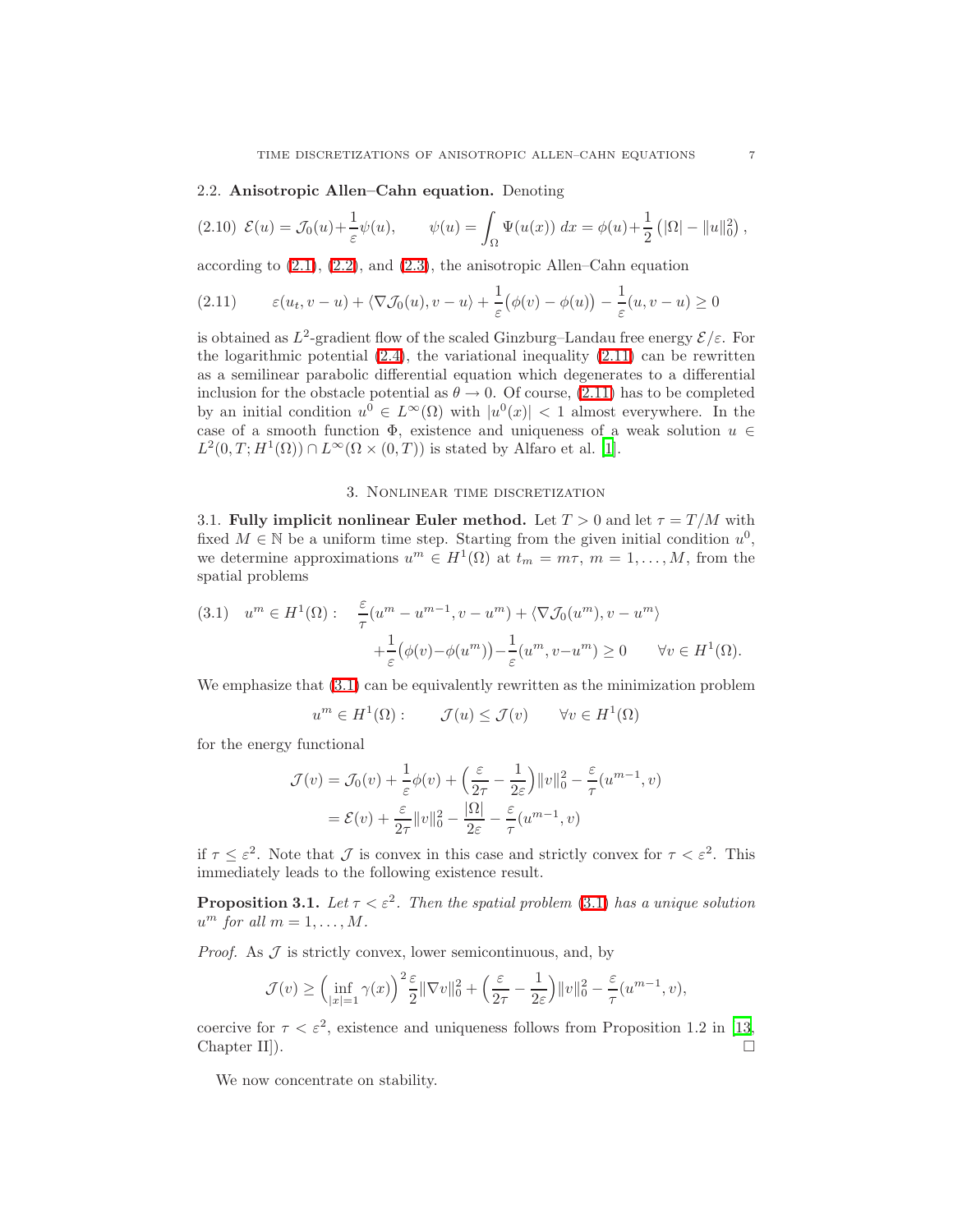**Proposition 3.2.** Let  $\tau < \varepsilon^2$ . Then the Ginzburg–Landau free energy  $\varepsilon$  defined in [\(2.1\)](#page-1-0) is a Lyapunov functional for [\(3.1\)](#page-6-1) satisfying

<span id="page-7-1"></span>
$$
(3.2) \qquad \frac{\varepsilon}{2\tau} \|u^m - u^{m-1}\|_0^2 + \frac{\varepsilon\mu}{4} \|\nabla u^m - \nabla u^{m-1}\|_0^2 + \mathcal{E}(u^m) \le \mathcal{E}(u^{m-1}).
$$

*Proof.* Inserting  $v = u^{m-1}$  into [\(3.1\)](#page-6-1) and exploiting [\(2.10\)](#page-6-2) we get

$$
\frac{\varepsilon}{\tau} \|u^m - u^{m-1}\|_0^2 \le \left\langle \nabla \mathcal{J}_0(u^m), u^{m-1} - u^m \right\rangle + \frac{1}{\varepsilon} \psi(u^{m-1}) - \frac{1}{\varepsilon} \psi(u^m) \n+ \frac{1}{\varepsilon} \left( \frac{1}{2} \|u^{m-1}\|_0^2 - \frac{1}{2} \|u^m\|_0^2 - (u^m, u^{m-1} - u^m) \right).
$$

The binomial formula  $-2a(b-a) = a^2 + (b-a)^2 - b^2$  yields

$$
-(u^m, u^{m-1} - u^m) = \frac{1}{2} ||u^m||_0^2 + \frac{1}{2} ||u^m - u^{m-1}||_0^2 - \frac{1}{2} ||u^{m-1}||_0^2.
$$

Together with the strong convexity of  $\mathcal{J}_0$  as stated in Corollary [2.2](#page-4-0) this implies

$$
\left(\frac{\varepsilon}{\tau} - \frac{1}{2\varepsilon}\right) \|u^m - u^{m-1}\|_0^2 \le \langle \nabla \mathcal{J}_0(u^m), u^{m-1} - u^m \rangle + \frac{1}{\varepsilon} \psi(u^{m-1}) - \frac{1}{\varepsilon} \psi(u^m) \le \mathcal{E}(u^{m-1}) - \mathcal{E}(u^m) - \frac{\varepsilon \mu}{4} \|\nabla(u^m - u^{m-1})\|_0^2.
$$

Now the equivalence of  $\tau < \varepsilon^2$  and  $\frac{\varepsilon}{\tau} - \frac{1}{2\varepsilon} > \frac{\varepsilon}{2\tau}$  provides the assertion.

Now we are ready to state the main result of this section.

<span id="page-7-2"></span>**Theorem 3.1.** The fully implicit Euler method  $(3.1)$  is conditionally stable in the sense that

<span id="page-7-0"></span>(3.3) 
$$
\frac{\varepsilon}{2\tau} \sum_{m=1}^{M} ||u^m - u^{m-1}||_0^2 + \frac{\varepsilon \mu}{4} \sum_{m=1}^{M} ||\nabla u^m - \nabla u^{m-1}||_0^2 \le \mathcal{E}(u^0).
$$

holds for all  $\tau < \varepsilon^2$ .

*Proof.* Using the estimate in Proposition [3.2](#page-6-3) with  $m = 1, ..., M$  and  $\mathcal{E}(v) \ge 0$  vields the assertion. yields the assertion.

As a by-product of Proposition [3.2](#page-6-3) we get

$$
\mathcal{J}_0(u^m) \le \mathcal{E}(u^m) \le \mathcal{E}(u^{m-1}) \le \dots \le \mathcal{E}(u^0)
$$

providing the following variant of [\(3.3\)](#page-7-0)

$$
\frac{\varepsilon}{2\tau} \sum_{m=1}^{M} \|u^{m} - u^{m-1}\|_{0}^{2} + \frac{\varepsilon\mu}{4} \sum_{m=1}^{M} \|\nabla u^{m} - \nabla u^{m-1}\|_{0}^{2} + \max_{m=0,...,M} \mathcal{J}_{0}(u^{m}) \leq 2\mathcal{E}(u^{0})
$$

which also holds for  $\tau < \varepsilon^2$ .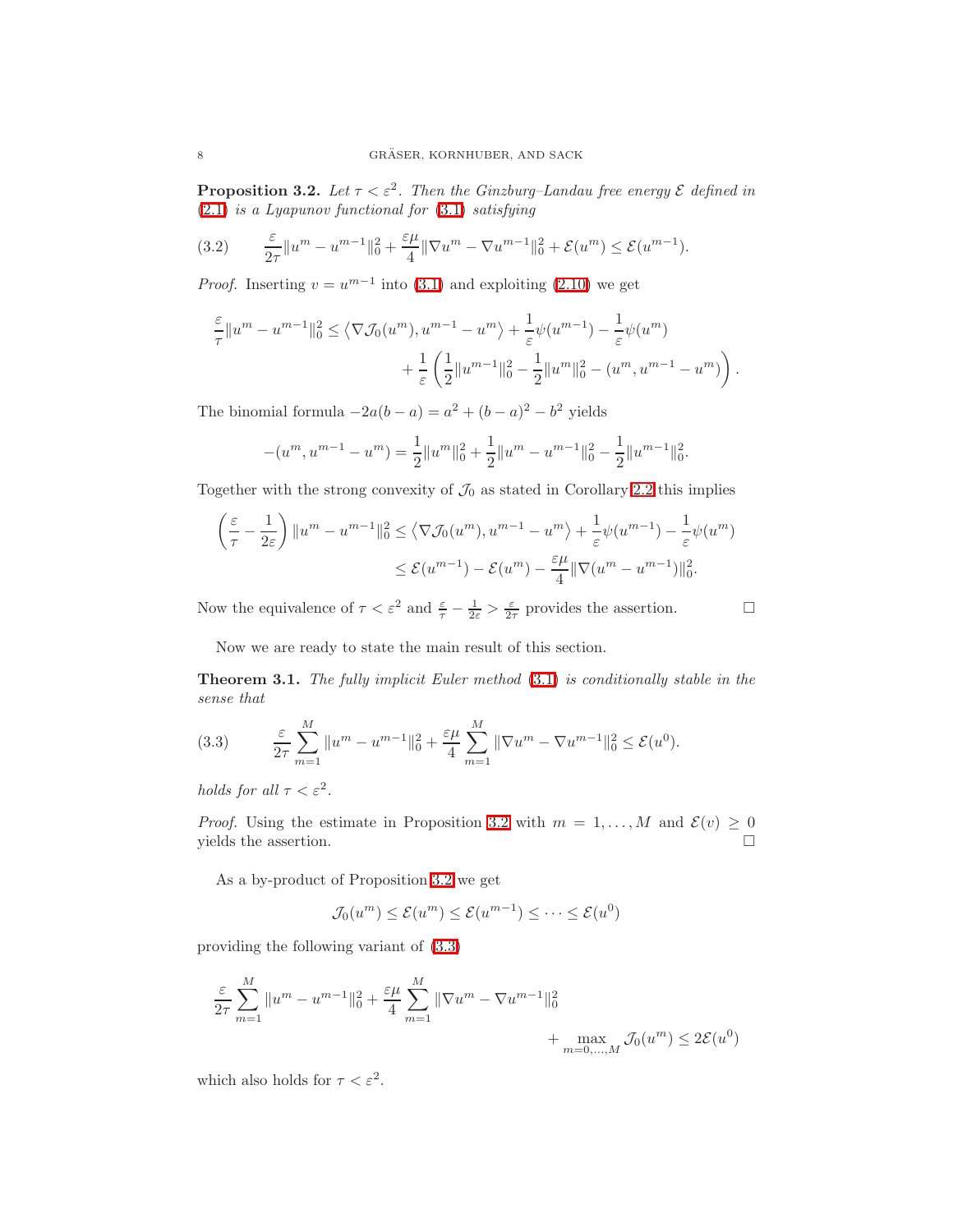<span id="page-8-7"></span>3.2. Semi-implicit nonlinear Euler method. According [\(2.10\)](#page-6-2) the double–well potential  $\psi$  consists of the convex part  $\phi$ , the concave part  $-\|\cdot\|_0^2$ , and a constant. Explicit discretization of the concave part leads to the semi-implicit Euler method

<span id="page-8-0"></span>(3.4) 
$$
u^m \in H^1(\Omega): \quad \frac{\varepsilon}{\tau}(u^m - u^{m-1}, v - u^m) + \langle \nabla \mathcal{J}_0(u^m), v - u^m \rangle + \frac{1}{\varepsilon}(\phi(v) - \phi(u^m)) \ge \frac{1}{\varepsilon}(u^{m-1}, v - u^m) \quad \forall v \in H^1(\Omega).
$$

<span id="page-8-4"></span>We first state existence and uniqueness.

**Proposition 3.3.** For all  $\tau > 0$  the spatial problem [\(3.4\)](#page-8-0) has a unique solution  $u^m$ for all  $m = 1, \ldots, M$ .

Proof. The variational inequality [\(3.4\)](#page-8-0) is equivalent to a minimization problem for the energy

$$
\mathcal{J}(v) = \mathcal{J}_0(v) + \frac{1}{\varepsilon}\phi(v) + \frac{\varepsilon}{2\tau}||v||_0^2 - \left(\frac{\varepsilon}{\tau} + \frac{1}{\varepsilon}\right)(u^{m-1}, v).
$$

As  $\mathcal J$  is strictly convex, lower semicontinuous and coercive for all  $\tau > 0$  the assertion follows from Proposition 1.2 in [13] Chapter II] follows from Proposition 1.2 in [\[13,](#page-15-20) Chapter II]).

We now show that semi-implicit Euler method  $(3.4)$  is unconditionally stable.

<span id="page-8-5"></span>**Theorem 3.2.** For all  $\tau > 0$  the Ginzburg–Landau free energy  $\mathcal{E}$  defined in [\(2.1\)](#page-1-0) is a Lyapunov functional for [\(3.4\)](#page-8-0) satisfying

<span id="page-8-1"></span>
$$
(3.5) \qquad \left(\frac{\varepsilon}{\tau} + \frac{1}{2\varepsilon}\right) \|u^m - u^{m-1}\|_0^2 + \frac{\varepsilon\mu}{4} \|\nabla u^m - \nabla u^{m-1}\|_0^2 + \mathcal{E}(u^m) \le \mathcal{E}(u^{m-1}).
$$

The semi-implicit Euler method [\(3.4\)](#page-8-0) is unconditionally stable in the sense that

<span id="page-8-2"></span>
$$
(3.6) \qquad \left(\frac{\varepsilon}{\tau} + \frac{1}{2\varepsilon}\right) \sum_{m=1}^{M} \|u^{m} - u^{m-1}\|_{0}^{2} + \frac{\varepsilon\mu}{4} \sum_{m=1}^{M} \|\nabla u^{m} - \nabla u^{m-1}\|_{0}^{2} \le \mathcal{E}(u^{0})
$$

holds for all  $\tau > 0$ .

*Proof.* To show  $(3.5)$  we can almost literally repeat the proof of  $(3.2)$ . However, the mixed term now takes the form

$$
-(u^{m-1},u^{m-1}-u^m)=\frac{1}{2}\|u^m\|_0^2-\frac{1}{2}\|u^m-u^{m-1}\|_0^2-\frac{1}{2}\|u^{m-1}\|_0^2.
$$

<span id="page-8-6"></span>The stability estimate [\(3.6\)](#page-8-2) then follows as in the proof of Theorem [3.1.](#page-7-2)  $\Box$ 

# 4. Linearized time discretization

<span id="page-8-8"></span>4.1. Fully implicit linearized Euler method. In order to avoid the nonlinear term  $(\gamma^2)'(\nabla u^m)$  in  $\nabla \mathcal{J}_0(u^m)$  occurring in the spatial problems [\(3.1\)](#page-6-1) and [\(3.4\)](#page-8-0), respectively, we use, inspired by Taylor expansion, the linear approximation

<span id="page-8-3"></span>(4.1) 
$$
\langle \nabla \mathcal{J}_0(u^m), v \rangle \approx \langle \nabla \mathcal{J}_0(u^{m-1}), v \rangle + \varepsilon \lambda (\nabla (u^m - u^{m-1}), \nabla v)
$$

with suitable  $\lambda > 0$ . Here  $\varepsilon \lambda (\nabla \cdot, \nabla \cdot)$  plays the role of the derivative of  $\nabla \mathcal{J}_0(u^{m-1})$ which is in general does not exist, because  $(\gamma^2)''(x)$  is not defined in  $x = 0$ . Inserting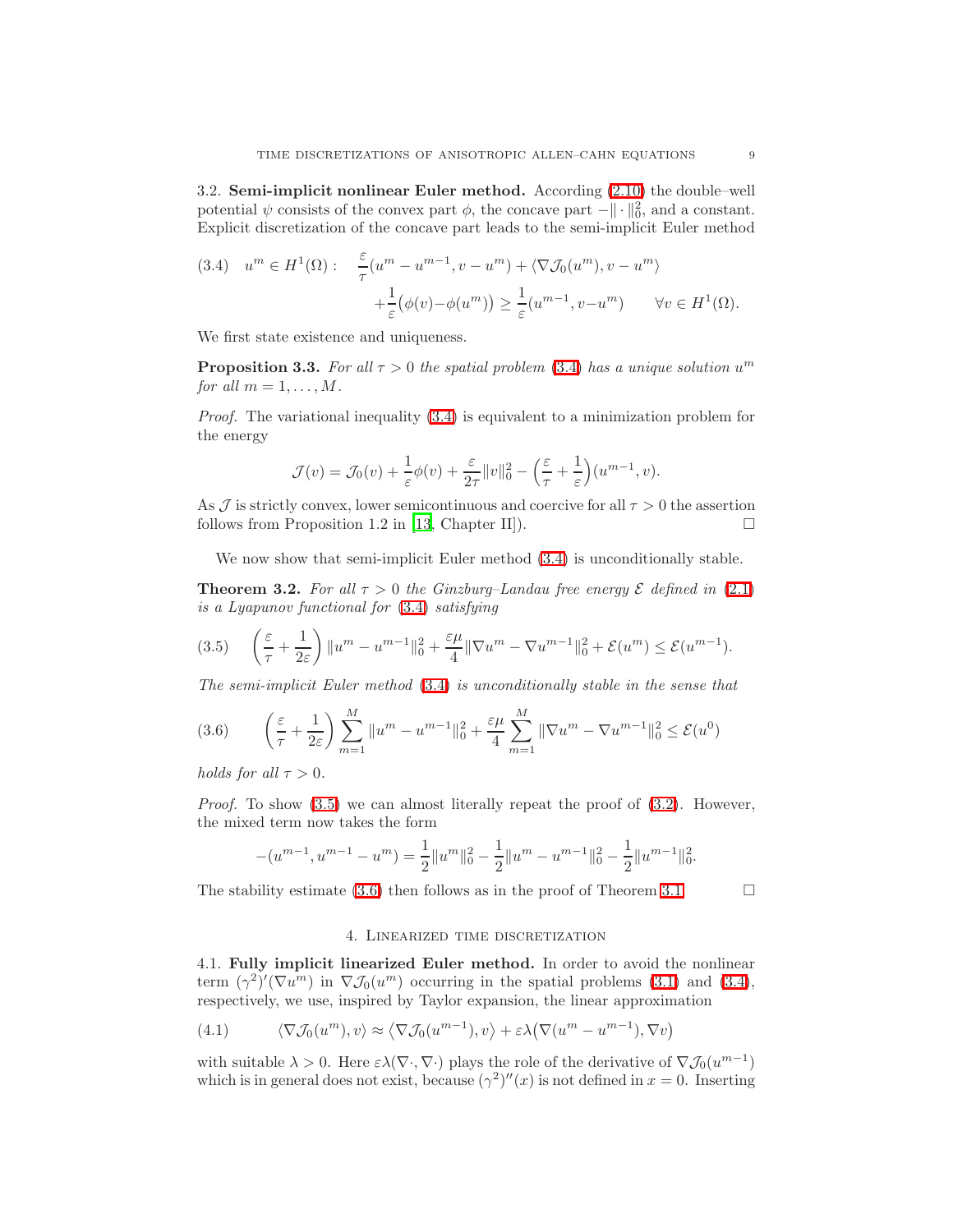the approximation [\(4.1\)](#page-8-3) into [\(3.1\)](#page-6-1), we obtain the fully implicit linearized Euler method

<span id="page-9-0"></span>
$$
(4.2) \quad u^m \in H^1(\Omega):
$$
  
\n
$$
\frac{\varepsilon}{\tau}(u^m - u^{m-1}, v - u^m) + \varepsilon \lambda (\nabla u^m, \nabla (v - u^m)) + \frac{1}{\varepsilon}(\phi(v) - \phi(u^m)) - \frac{1}{\varepsilon}(u^m, v - u^m)
$$
  
\n
$$
\geq \varepsilon \lambda (\nabla u^{m-1}, \nabla (v - u^m)) - \langle \nabla \mathcal{J}_0(u^{m-1}), v - u^m \rangle \qquad \forall v \in H^1(\Omega).
$$

Existence follows by the same arguments as in Proposition [3.1.](#page-6-4)

**Proposition 4.1.** Let  $\tau < \varepsilon^2$ ,  $\lambda > 0$ , and  $u^0 \in H^1(\Omega)$ . Then the spatial problem [\(4.2\)](#page-9-0) has a unique solution  $u^m$  for all  $m = 1, ..., M$ .

We now investigate stability.

<span id="page-9-4"></span>**Theorem 4.1.** Let  $\tau < \varepsilon^2$  and choose  $\lambda \geq L/2$ . Then the Ginzburg–Landau free energy  $\mathcal E$  defined in [\(2.1\)](#page-1-0) is a Lyapunov functional for [\(4.2\)](#page-9-0) satisfying

<span id="page-9-1"></span>(4.3) 
$$
\frac{\varepsilon}{2\tau} \|u^m - u^{m-1}\|_0^2 + \frac{\varepsilon\mu}{4} \|\nabla u^m - \nabla u^{m-1}\|_0^2 + \mathcal{E}(u^m) \le \mathcal{E}(u^{m-1}).
$$

The linearized fully implicit Euler method [\(4.2\)](#page-9-0) is conditionally stable in the sense that

<span id="page-9-2"></span>(4.4) 
$$
\frac{\varepsilon}{2\tau} \sum_{m=1}^{M} ||u^m - u^{m-1}||_0^2 + \frac{\varepsilon \mu}{4} \sum_{m=1}^{M} ||\nabla u^m - \nabla u^{m-1}||_0^2 \le \mathcal{E}(u^0)
$$

holds under the above assumptions.

Proof. By the same arguments as used in Proposition [3.2](#page-6-3) we find

$$
\left(\frac{\varepsilon}{\tau} - \frac{1}{2\varepsilon}\right) \|u^m - u^{m-1}\|_0^2 + \varepsilon \lambda \|\nabla u^m - \nabla u^{m-1}\|_0^2
$$
  

$$
\leq \frac{1}{\varepsilon} \psi(u^{m-1}) - \frac{1}{\varepsilon} \psi(u^m) + \langle \nabla \mathcal{J}_0(u^{m-1}), u^{m-1} - u^m \rangle.
$$

By monotonicity and Lipschitz continuity of  $\nabla \mathcal{J}_0$  (cf. Corollary [2.2](#page-4-0) and [2.3\)](#page-5-1), the last term can be bounded according to

$$
\left\langle \nabla \mathcal{J}_0(u^{m-1}), u^{m-1} - u^m \right\rangle \le \frac{\varepsilon L}{2} \|\nabla u^{m-1} - \nabla u^m\|_0^2 + \left\langle \nabla \mathcal{J}_0(u^m), u^{m-1} - u^m \right\rangle.
$$

Using again the strong convexity of  $\nabla \mathcal{J}_0$  (cf. Corollary [2.2\)](#page-4-0) we get

$$
\frac{\varepsilon}{2\tau}||u^m - u^{m-1}||_0^2 + \varepsilon \left(\frac{\mu}{4} + \lambda - \frac{L}{2}\right) ||\nabla u^m - \nabla u^{m-1}||_0^2 + \mathcal{E}(u^m) \le \mathcal{E}(u^{m-1}).
$$

This proves [\(4.3\)](#page-9-1). Now the stability estimate [\(4.4\)](#page-9-2) follows as in the proof of Theo-rem [3.1.](#page-7-2)

<span id="page-9-5"></span>4.2. Semi-implicit linearized Euler method. Taking the concave term  $-\|\cdot\|^2_0$ occurring in [\(4.2\)](#page-9-0) explicitly, we obtain the semi-implicit linearized Euler method

<span id="page-9-3"></span>(4.5) 
$$
u^m \in H^1(\Omega)
$$
:  
\n
$$
\frac{\varepsilon}{\tau}(u^m - u^{m-1}, v - u^m) + \varepsilon \lambda (\nabla u^m, \nabla (v - u^m)) + \frac{1}{\varepsilon}(\phi(v) - \phi(u^m))
$$
\n
$$
\geq \varepsilon \lambda (\nabla u^{m-1}, \nabla (v - u^m)) - \langle \nabla \mathcal{J}_0(u^{m-1}), v - u^m \rangle + \frac{1}{\varepsilon}(u^{m-1}, v - u^m)
$$
\n
$$
\forall v \in H^1(\Omega).
$$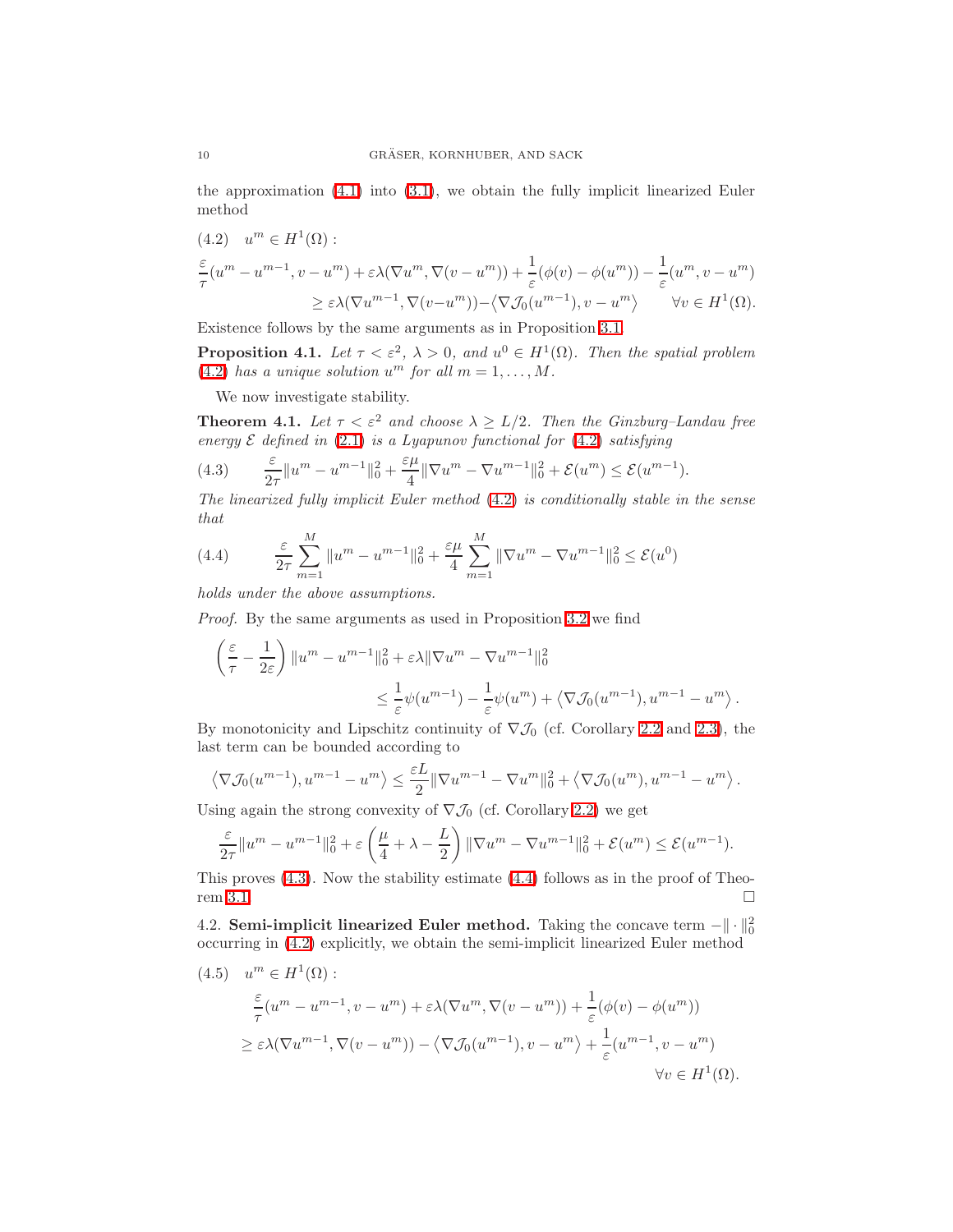Existence follows by the same arguments as in Proposition [3.3.](#page-8-4)

**Proposition 4.2.** Let  $\tau > 0$ ,  $\lambda > 0$ , and  $u^0 \in H^1(\Omega)$ . Then the spatial problem [\(4.5\)](#page-9-3) has a unique solution  $u^m$  for all  $m = 1, ..., M$ .

Again, the semi-implicit variant is stable without any constraints on the time step.

**Theorem 4.2.** Choose  $\lambda \geq L/2$ . Then for all  $\tau > 0$  the Ginzburg–Landau free energy  $\mathcal E$  defined in [\(2.1\)](#page-1-0) is a Lyapunov functional for [\(3.4\)](#page-8-0) satisfying

$$
(4.6)\qquad \left(\frac{\varepsilon}{\tau} + \frac{1}{2\varepsilon}\right) \|u^m - u^{m-1}\|_0^2 + \frac{\varepsilon \mu}{4} \|\nabla u^m - \nabla u^{m-1}\|_0^2 + \mathcal{E}(u^m) \le \mathcal{E}(u^{m-1}).
$$

The semi-implicit Euler method [\(3.4\)](#page-8-0) is unconditionally stable in the sense that

(4.7) 
$$
\left(\frac{\varepsilon}{\tau} + \frac{1}{2\varepsilon}\right) \sum_{m=1}^{M} \|u^{m} - u^{m-1}\|_{0}^{2} + \frac{\varepsilon\mu}{4} \sum_{m=1}^{M} \|\nabla u^{m} - \nabla u^{m-1}\|_{0}^{2} \le \mathcal{E}(u^{0})
$$

holds for all  $\tau > 0$ .

Proof. The assertions follow by the arguments used in the proof of Theorem [4.1](#page-9-4) with the mixed term handled as in the proof of Theorem [3.2.](#page-8-5)  $\Box$ 

#### 5. Finite element discretization of the spatial problems

For all time discretizations presented above, a stationary convex minimization problem

<span id="page-10-0"></span>(5.1) 
$$
u \in H^1(\Omega)
$$
:  $\mathcal{J}(u) \leq \mathcal{J}(v) \quad \forall v \in H^1(\Omega)$ 

has to be solved in each time step. The convex energy always takes the form

$$
\mathcal{J}(v) := \mathcal{J}_0(v) + c||v||_0^2 - \langle f, v \rangle + \frac{1}{\varepsilon} \phi(v)
$$

where  $\mathcal{J}_0$  given in [\(2.7\)](#page-4-1) involves a functional  $\gamma$  satisfying Assumptions [\(A1\)](#page-2-1) and [\(A2\)](#page-2-0),  $c > 0$  is some constant,  $f \in (H^1(\Omega))'$  is a functional. Note that  $\gamma = \sqrt{\lambda} |\cdot|$ is isotropic for the linearized time discretizations as introduced in Section [4](#page-8-6) and coincides with the original anisotropy function  $\gamma$  in the nonlinear case (cf. Section [3\)](#page-6-5).

The spatial problem [\(5.1\)](#page-10-0) is discretized in space by piecewise linear conforming finite elements

$$
\mathcal{S}(\mathcal{T}) = \{ v \in C(\overline{\Omega}) : v|_e \text{ is affine } \forall e \in \mathcal{T} \}
$$

on a simplicial partition T of  $\Omega$ . We assume that  $\mathcal{T} = \mathcal{T}_i$  and an underlying hierarchy  $\mathcal{T}_0, \ldots, \mathcal{T}_j$  are obtained by successive refinement of a conforming intentionally coarse partition  $\mathcal{T}_0$ . Note that  $\mathcal{T}_0$  and thus  $\mathcal{T}$  might involve so-called "hanging nodes" on edge mid points. The conforming nodal basis of  $\mathcal{S}(\mathcal{T})$  is denoted by  $\lambda_p, p \in \mathcal{N}(\mathcal{T})$ , where  $\mathcal{N}(\mathcal{T})$  is the set of non-hanging nodes in T. For a precise definition of hanging nodes and the conforming nodal basis we refer to [\[19\]](#page-15-14). The approximate nonsmooth nonlinear functional  $\phi_{\mathcal{T}}$ ,

$$
\phi_{\mathcal{T}}(v) = \sum_{p \in \mathcal{N}(\mathcal{T})} \Phi(v(p)) \int_{\Omega} \lambda_p(x) dx,
$$

is obtained by replacing exact integration by a quadrature rule based on nodal interpolation in  $\mathcal{S}(\mathcal{T})$ .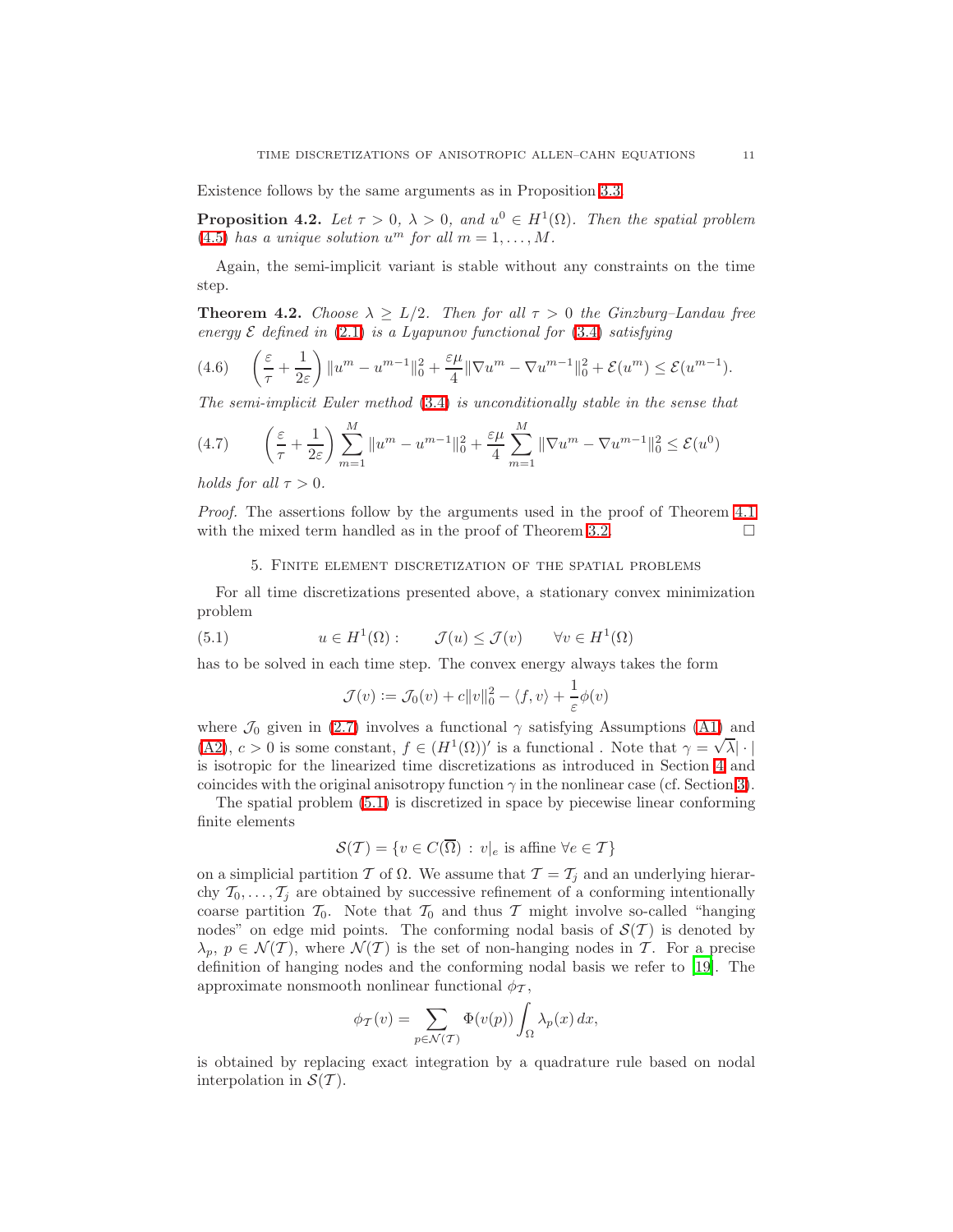This leads to the discrete minimization problem

<span id="page-11-0"></span>(5.2) 
$$
u_{\mathcal{T}} \in \mathcal{S}(\mathcal{T})
$$
:  $\mathcal{J}_{\mathcal{T}}(u_{\mathcal{T}}) \leq \mathcal{J}_{\mathcal{T}}(v) \quad \forall v \in \mathcal{S}(\mathcal{T})$ 

for the discretized energy

$$
\mathcal{J}_{\mathcal{T}}(v) := \mathcal{J}_0(v) + c||v||_0^2 - \langle f, v \rangle + \frac{1}{\varepsilon} \phi_{\mathcal{T}}(v).
$$

Note that [\(5.2\)](#page-11-0) can be equivalently rewritten in terms of coefficient vectors  $U, V \in$  $\mathbb{R}^n$  of  $u, v \in \mathcal{S}(\mathcal{T})$  with respect to the nodal basis. Then the discretized spatial problems take the form problems

<span id="page-11-1"></span>(5.3) 
$$
U \in \mathbb{R}^n: J(U) \leq J(V) \quad \forall V \in \mathbb{R}^n
$$

with

$$
J(V) = \mathcal{J}_{\mathcal{I}}\left(\sum_{i=1}^n V_i \lambda_{p_i}\right) = J_0(V) + \sum_{i=1}^n \varphi_i(V_i).
$$

Here we used

$$
J_0(V) = \left(\mathcal{J}_0 + c \|\cdot\|_0^2 + \langle f, \cdot \rangle\right) \left(\sum_{i=1}^n V_i \lambda_{p_i}\right), \qquad \varphi_i(z) = \frac{1}{\varepsilon} \Phi(z) \int_{\Omega} \lambda_{p_i}(x) dx
$$

and a fixed enumeration  $\mathcal{N}(\mathcal{T}) = \{p_1, \ldots, p_n\}$ . For the iterative solution of largescale highly nonlinear algebraic problems of the form [\(5.3\)](#page-11-1) by truncated nonsmooth Newton methods (TNNMG) we refer to [\[18,](#page-15-13) [19,](#page-15-14) [20\]](#page-15-15).

#### 6. Numerical experiments

6.1. A 2D model problem. In this section, we investigate the accuracy and numerical complexity of nonlinear time discretizations NONLIN and NONLIN-SEMI introduced in Sections [3.1](#page-6-6) and [3.2](#page-8-7) and the linearized variants  $LIN(\lambda)$  and  $LINSEMI(\lambda)$  introduced in Sections [4.1](#page-8-8) and [4.2,](#page-9-5) respectively. To this end, we consider the anisotropic mean curvature flow of  $\Gamma(0) = \{x \in \mathbb{R}^2 \mid \gamma^*(x) = r\}$ . In this case, the solution

$$
\Gamma(t) = \{ x \in \mathbb{R}^2 \mid \gamma^*(x) = \sqrt{r^2 - 2t} \}, \quad 0 \le t \le r^2/2,
$$

<span id="page-11-2"></span>is explicitly known [\[16](#page-15-16), Theorem 1.7.3].

6.1.1. Accuracy. Assuming that the deviation from the exact solution is dominated by the discretization error and not by the modeling error due to phase field approximation, the exact radius  $r(t) = \sqrt{r^2 - 2t}$  of  $\Gamma(t)$  is compared with the approximations provided by our time discretizations. In our first experiment, we select the Kobayashi anisotropy  $\gamma_{k,\bar{a}}$  with  $k = 3$  and  $\bar{a} = 0.124$  (cf. Example [2.1\)](#page-5-2) and  $r \approx 0.7958$ . Note that  $L/2 \approx 1.745$  (cf. [\(2.6\)](#page-3-2)) in this case. The corresponding Wulff shape  $\Gamma(0) \subset \Omega = (-1, 1)^2$  is depicted in the left picture of Figure [2.1.](#page-5-0) We consider the phase field approximation of the form  $(2.11)$  with obstacle potential  $\Phi_0$  given in [\(2.5\)](#page-2-4) and  $\varepsilon = 4 \cdot 10^{-2}$ . The spatial discretization is based on a uniform triangular grid T with mesh size  $h = \sqrt{2 \cdot 2^{-7}}$ . Note that  $\varepsilon/h \approx 3.6$ . We select the uniform time step size  $\tau = 10^{-4} < \varepsilon^2$ .

The exact radius  $r(t)$  of  $\Gamma(t)$  together with the resulting approximations over time t is depicted in Figure [6.1.](#page-12-0) The left picture shows the fully implicit schemes NONLIN and  $LIN(\lambda)$  for  $\lambda = 0.7, 0.9, 2$ . While NONLIN can hardly be distinguished from the exact solution, the accuracy of  $\text{LIN}(\lambda)$  strongly depends on the selection of  $\lambda$ . For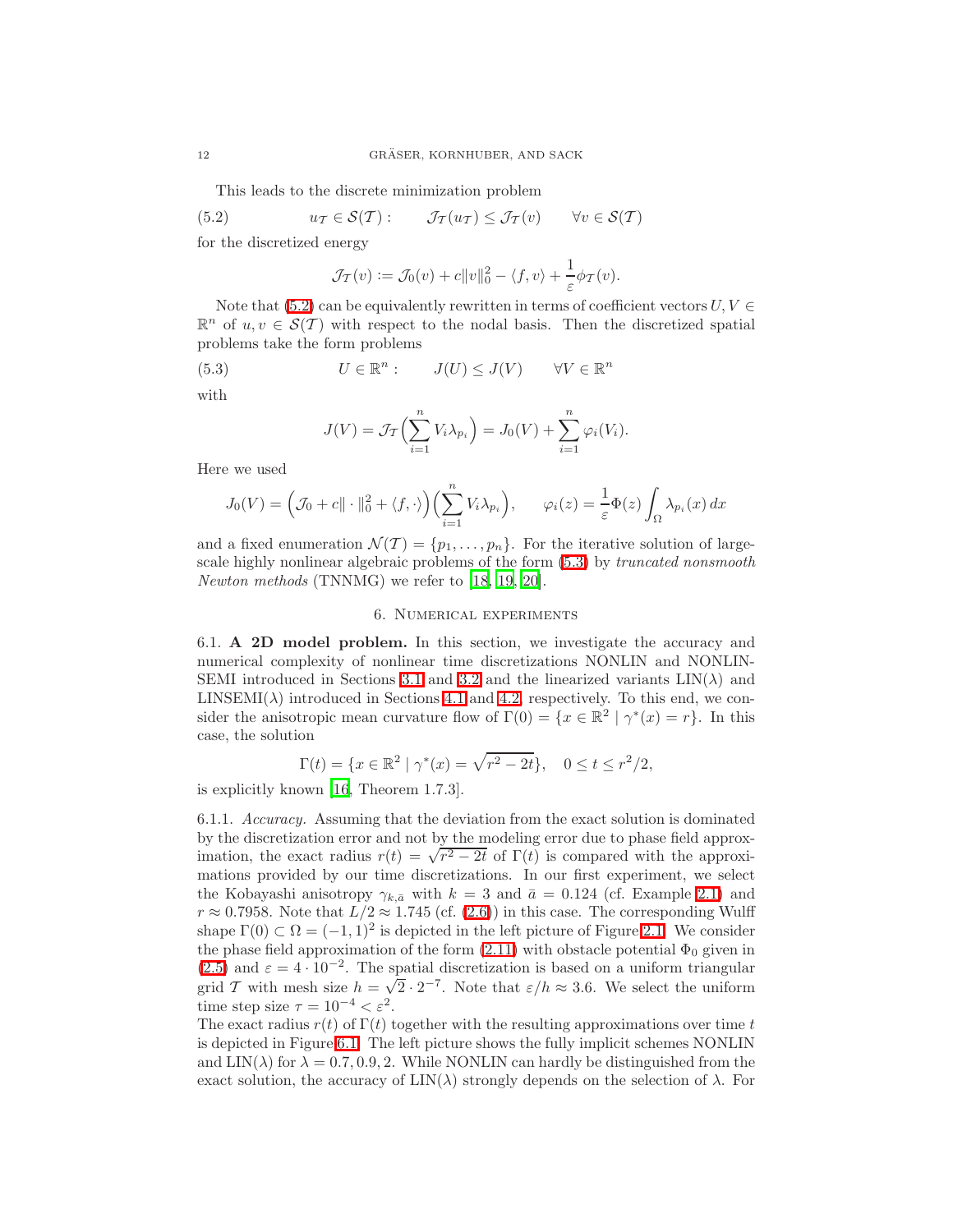

<span id="page-12-0"></span>FIGURE 6.1. Radius evolutions over t for  $\gamma = \gamma_{k,\bar{a}}, k = 3, \bar{a} = 0.124$ . Left: Fully implicit discretizations NONLIN ( $\rightarrow$ ), LIN( $\lambda$ ) with  $\lambda = 0.7$ (dotted),  $\lambda = 0.9 \ (\oplus)$  and  $\lambda = 2.0$  (dashed), and  $r(t)$  (thick dashed). Right: Corresponding semi-implicit versions.

 $\lambda = 0.7 < L/4$  LIN( $\lambda$ ) produces unstable approximations with too fast dynamics, the extinction time  $t^* = r^2/2$  is approximated very well for  $\lambda = 0.9 \approx L/4$ , and is considerably overestimated for larger  $\lambda$  such as  $\lambda = 2$ . We emphasize that  $\lambda = 0.9$ seems to provide stable solutions. This indicates that the theoretical threshold  $L/2$ stated in Theorem [4.1](#page-9-4) is not sharp. On the right, we illustrate the accuracy of the semi-implicit counterparts NONLINSEMI and  $LINKEMI(\lambda)$  for  $\lambda = 0.7, 0.9, 2$ . Though the picture looks similar at first glance, the dynamics is now slowed down by a common factor of about 0.94. This factor seems to tend to 1.0 as  $\tau$  tends to 0.



<span id="page-12-1"></span>FIGURE 6.2. Difference of approximations by NONLIN and  $LIN(0.9)$ at time  $t = 10^{-3}, 2 \cdot 10^{-2}, 10^{-1}, 2.5 \cdot 10^{-1}$ 

Figure [6.2](#page-12-1) illustrates the smoothing effect of linearization by showing the difference of the approximations produced by NONLIN and  $LIN(\lambda)$  with optimal  $\lambda = 0.9$ , respectively. Initially, large deviations occur at the vertices which are better resolved by the anisotropic nonlinearity than by the isotropic counterpart  $\lambda(\nabla\cdot,\nabla\cdot)$ . It seems that these differences are smeared out but uniformly remain bounded in course of the evolution.

In the second experiment, we repeat our accuracy test for the regularized  $\ell^1$ -norm (cf. Example [2.2\)](#page-5-3) with  $E = 10^{-3}$ . Only the two fully implicit versions are considered in this case. While, according to the left picture in Figure [6.3,](#page-13-0) NONLIN still nicely captures the evolution  $r(t)$  of the sharp interface model, the linearized version LIN( $\lambda$ ) fails to produce any useful results: If  $\lambda = 16$ , 18 seems to be large enough to produce a stable discretization (though smaller than our theoretical threshold  $L/2 \approx 32.6723$ , then the dynamics is completely wrong. The dynamics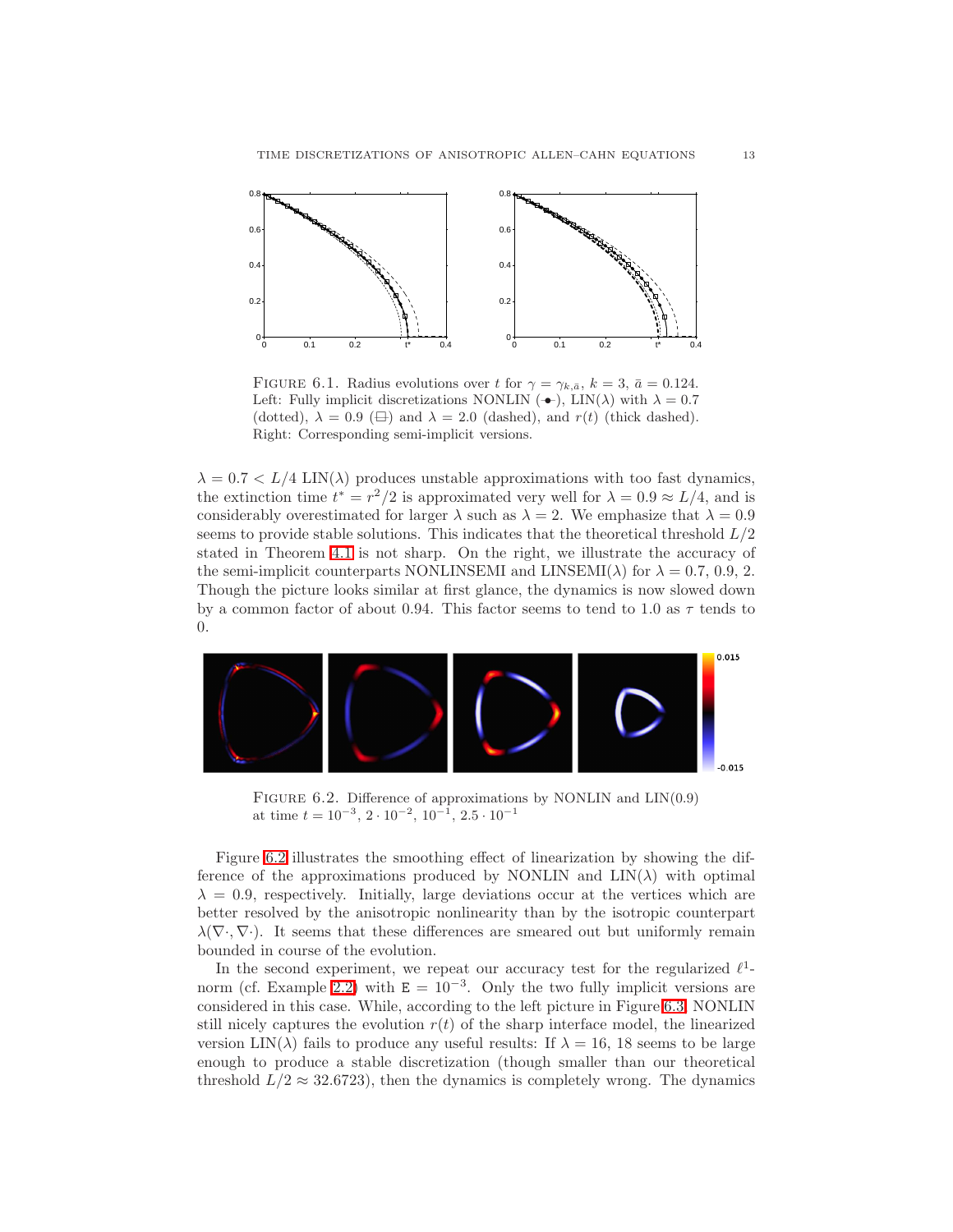can be improved by smaller values  $\lambda = 4, 13$ , but then the discretization becomes unstable. This is illustrated by a zoom depicted in the right picture of Figure [6.3.](#page-13-0)



<span id="page-13-0"></span>FIGURE 6.3. Radius evolutions over t for  $\gamma = \gamma_E$ ,  $E = 10^{-3}$ . Left: NOLIN ( $\rightarrow$ ), LIN( $\lambda$ ) with  $\lambda = 4.0$  ( $\leftrightarrow$ ),  $\lambda = 13.0$  ( $\leftrightarrow$ ),  $\lambda = 16.0$  ( $\leftrightarrow$ ) and  $\lambda = 18.0$  (dashed), and  $r(t)$  (thick dashed). Right: Zoom illustrating instability of  $\text{LIN}(\lambda)$  for  $\lambda = 4.0$  and  $\lambda = 13.0$ .

6.1.2. Complexity. While NONLIN showed high accuracy independent of any tuning parameters, the linearized version  $LIN(\lambda)$  is likely to require less computational effort, because the resulting spatial problems are linear in the main part of the bilinear form. In order to compare the numerical complexity of NONLIN and  $\text{LIN}(\lambda)$ , we report the number of iteration steps and the cpu time as required by recent truncated nonsmooth Newton multigrid methods (TNNMG) [\[18,](#page-15-13) [19](#page-15-14), [20](#page-15-15)] with nested iteration as applied to corresponding spatial problems. Table [1](#page-13-1) contains these results for the first spatial problem arising from the discretization first experiment described in Section [6.1.1](#page-11-2) with a smaller mesh size  $h = \sqrt{2} \cdot 2^{-10}$  and 4 198 401 unknowns. For completeness, we also include the logarithmic potential  $\Psi_{\theta}$  with temperature  $\theta = 0.1$ .

| scheme        | potential   | iteration steps | cpu time s |
|---------------|-------------|-----------------|------------|
| <b>NONLIN</b> | obstacle    |                 | 3694       |
|               | logarithmic |                 | 3034       |
| LIN(0.9)      | obstacle    |                 | 1423       |
|               | logarithmic | 39.             | 2456       |

<span id="page-13-1"></span>TABLE 1. Computational effort of TNNMG for a spatial problems arising from NONLIN and  $LIN(\lambda), \lambda = 0.9$ 

Though the number of iteration steps is up to almost 6 times larger for NONLIN than for LIN, the gain in cpu time is less than a factor of 3, because the leading iteration steps for LIN need damping and thus are still costly. The gain in cpu time might be larger for later time steps when a diffuse interface has developed from the sharp interface in the initial condition.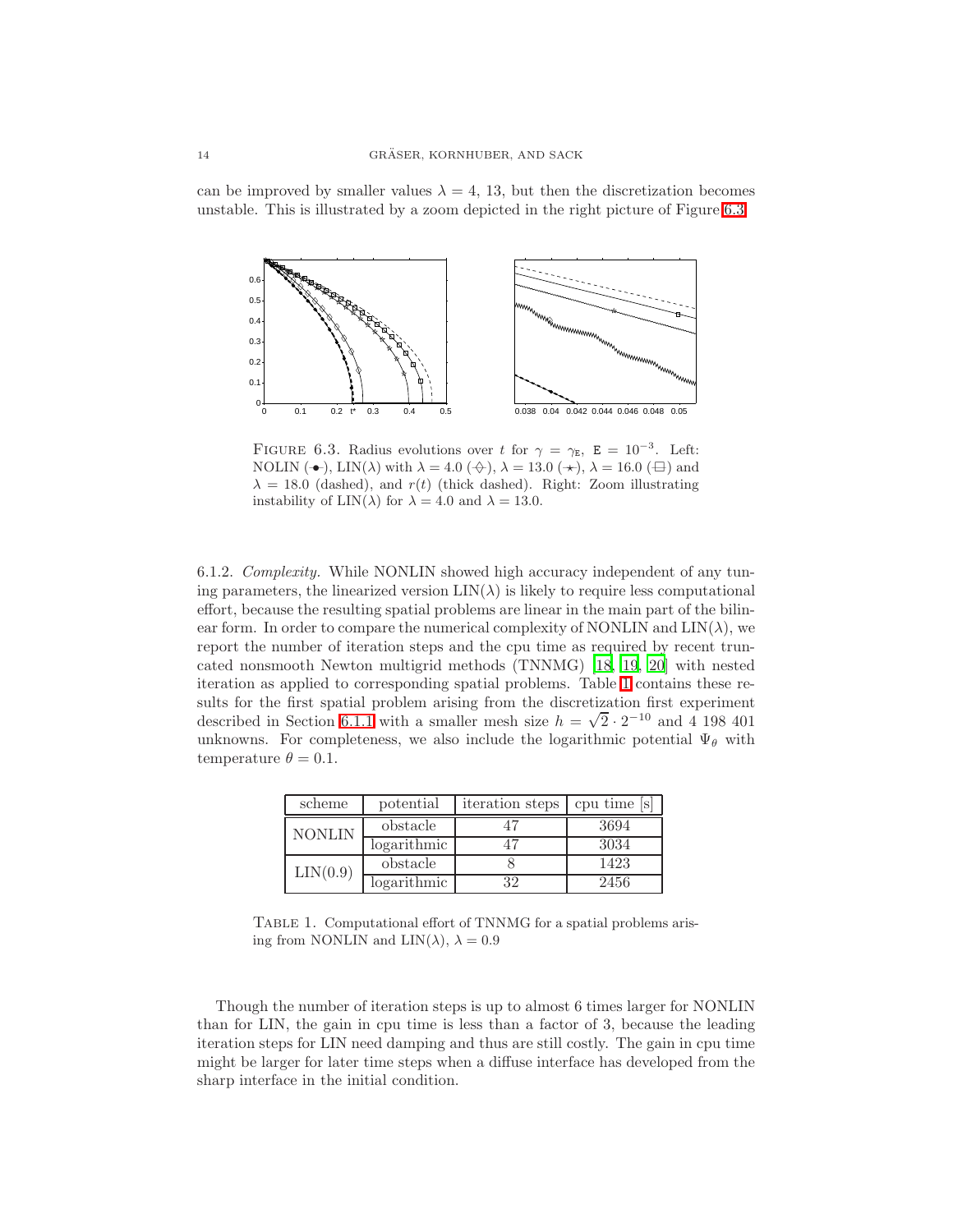

FIGURE 6.4. Evolution of dumbbell shape under anisotropic Allen– Cahn flow with regularized  $\ell^1$  anisotropy at  $t = 4 \cdot 10^{-4}$ ,  $6 \cdot 10^{-3}$ ,  $1.2 \cdot$  $10^{-2}$ ,  $2 \cdot 10^{-2}$ 

<span id="page-14-1"></span>

FIGURE 6.5. Evolution of dumbbell shape under anisotropic Allen– Cahn flow with regularized  $\ell^1$  anisotropy at  $t = 4 \cdot 10^{-4}$ ,  $6 \cdot 10^{-3}$ , 9.  $10^{-3}$ ,  $1.6 \cdot 10^{-2}$ 

<span id="page-14-2"></span>6.2. Pinch-off in 3D. In our final experiment, we investigate the influence of rigid body motions of the initial configuration on the occurrence of pinch-off. More precisely, we consider the dumbbell shape depicted in the left picture of Figure [6.4](#page-14-1) and compute their anisotropic Allen–Cahn flow with obstacle potential  $\Phi_0$  given in [\(2.5\)](#page-2-4) and  $\varepsilon = 2 \cdot 10^{-2}$  with respect to the regularized  $\ell^1$ -norm  $\gamma_E$  presented in Example [2.2.](#page-5-3) The regularization parameter is  $E = 10^{-3}$ . Time discretization is performed by the fully implicit scheme NONLIN (cf. Section [3.1\)](#page-6-6) with the time step  $\tau = 2 \cdot 10^{-4} < \varepsilon^2$ . The partition  $\mathcal{T}$  of  $\Omega = (-1, 1)^3$  is determined adaptively based on a hierarchical a posteriori error estimator [\[21](#page-15-21)]. In this way, small elements with minimal mesh size  $h_0 = \sqrt{2} \cdot 2^{-7}$  are concentrated along the diffuse interface. The number of unknowns varies between roughly 570 000 and 14 000 during evolution from the initial time  $t = 0$  to the considered final times  $t = 2 \cdot 10^{-2}$  and  $t = 1.6 \cdot 10^{-2}$ . We emphasize that a uniform grid with mesh size  $h_0$  would have almost 17 million unknowns that could hardly be handled on desktop computers. According to Figure [6.4](#page-14-1) no pinch-off occurs, if the dumbbell is oriented along a coordinate axis. The situation is different, if the dumbbell is oriented along the diagonal of the coordinate system, as shown in Figure [6.5.](#page-14-2) In this case, pinch-off at  $t = 8.4 \cdot 10^{-3}$  is enforced by anisotropy.

#### **REFERENCES**

<span id="page-14-0"></span>[1] M. Alfaro, H. Garcke, D. Hilhorst, H. Matano, and R. Schätzle. Motion by anisotropic mean curvature as sharp interface limit of an inhomogeneous and anisotropic Allen–Cahn equation. Proc. Roy. Soc. Edinburgh Sect. A, 140:673– 706, 2010.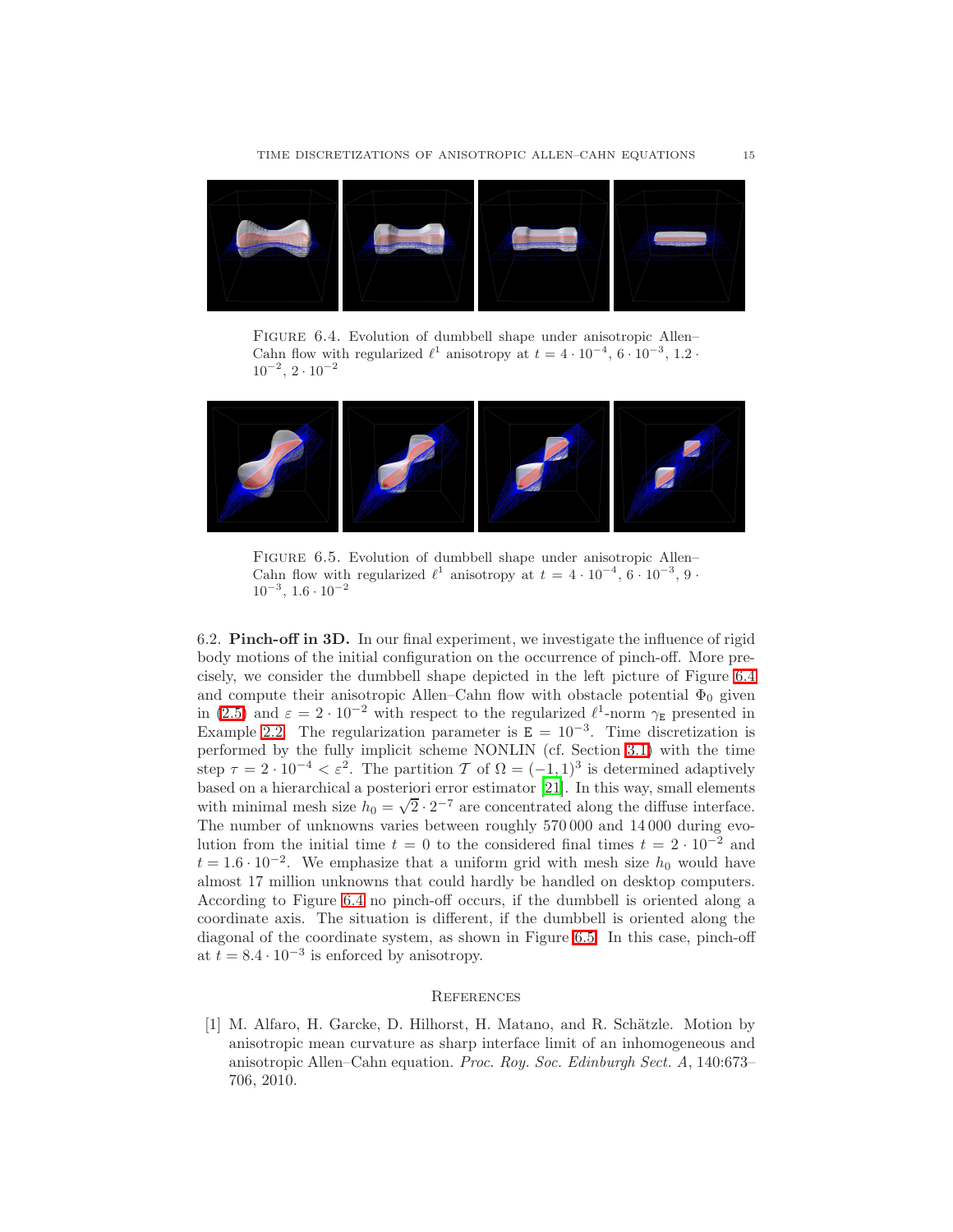- <span id="page-15-4"></span>[2] J.W. Barrett, H. Garcke, and R. N¨urnberg. Numerical approximation of anisotropic geometric evolution equations in the plane. IMA J. Numer. Anal., 28:292–330, 2008.
- <span id="page-15-5"></span>[3] J.W. Barrett, H. Garcke, and R. Nürnberg. A variational formulation of anisotropic geometric evolution equations in higher dimensions. Numer. Math., 109:1–44, 2008.
- <span id="page-15-0"></span>[4] G. Bellettini and M. Paolini. Anisotropic motion by mean curvature in the context of Finsler geometry. Hokkaido Math. J., 25:537–566, 1996.
- <span id="page-15-8"></span>[5] M. Beneš. Diffuse-interface treatment of the anisotropic mean-curvature flow. Appl. Math., 48:437–453, 2003.
- <span id="page-15-9"></span>[6] M. Beneš. Computational studies of an anisotropic diffuse interface model of microstructure formation. Acta Math. Univ. Comeniae, 76:39–50, 2007.
- <span id="page-15-19"></span>[7] E. Burman and J. Rappaz. Existence of solutions to an anisotropic phase-field model. Math. Meth. Appl. Sci., 26:1137–1160, 2003.
- <span id="page-15-17"></span>[8] R. Cerf. The Wulff Crystal in Ising and Percolation Models. Springer, 2006.
- <span id="page-15-1"></span>[9] K. Deckelnick and G. Dziuk. Discrete anisotropic curvature flow of graphs. Math. Model. Numer. Anal., 33:1203–1222, 1999.
- <span id="page-15-2"></span>[10] K. Deckelnick and G. Dziuk. A fulls discrete numerical scheme for weighted mean curvature flow. Numer. Math., 91:423-452, 2002.
- <span id="page-15-12"></span>[11] K. Deckelnick, G. Dziuk, and C.M. Elliott. Computation of geometric partial differential equations and mean curvature flow. Acta Numerica, 14:139–232, 2005.
- <span id="page-15-3"></span>[12] G. Dziuk. Discrete anisotropic curve shortening flow. SIAM J. Numer. Anal., 36:1808–1830, 1999.
- <span id="page-15-20"></span>[13] I. Ekeland and R. Temam. Convex Analysis and Variational Problems. SIAM, 1999.
- <span id="page-15-6"></span>[14] C.M. Elliott and R. Schätzle. The limit of the anisotropic double-obstacle Allen–Cahn equation. Proc. Roy. Soc. Edinburgh Sect. A, 126:1217–1234, 1996.
- <span id="page-15-7"></span>[15] C.M. Elliott and R. Schätzle. The limit of the fully anisotropic double-obstacle Allen–Cahn equation in the nonsmooth case. SIAM J. Math. Anal., 28:274– 303, 1997.
- <span id="page-15-16"></span>[16] Y. Giga. Surface Evolution Equations. Birkhäuser, Basel, 2006.
- <span id="page-15-10"></span>[17] H. Gracke, B. Nestler, and B. Stoth. Anisotropy in multiphase sytems: a phase-field approach. Interfaces Free Bound., 1:175–198, 1999.
- <span id="page-15-13"></span>[18] C. Gräser. Truncated nonsmooth monotone multigrid methods for anisotropic variational problems. To appear.
- <span id="page-15-14"></span>[19] C. Gräser. *Convex Minimization and Phase Field Models*. PhD thesis, Freie Universität Berlin, 2011.
- <span id="page-15-15"></span>[20] C. Gräser and R. Kornhuber. Multigrid methods for obstacle problems. J. Comp. Math., 27(1):1–44, 2009.
- <span id="page-15-21"></span>[21] Carsten Gräser, Ralf Kornhuber, and Uli Sack. On hierarchical error estimators for time-discretized phase field models. In G. Kreiss, P. Lötstedt, A. Malqvist, and M. Neytcheva, editors, Proceedings of ENUMATH 2009, pages 397–406. Springer, 2010.
- <span id="page-15-18"></span>[22] R. Kobayashi. Modeling and numerical simulations of dendritic crystal growth. Physica D, 63:410–423, 1993.
- <span id="page-15-11"></span>[23] M. Paolini. Fattening in two dimensions obtained with a non-symmetric anisotropy: numerical simulations. Acta Math. Univ. Comeniae, 67:43–55,